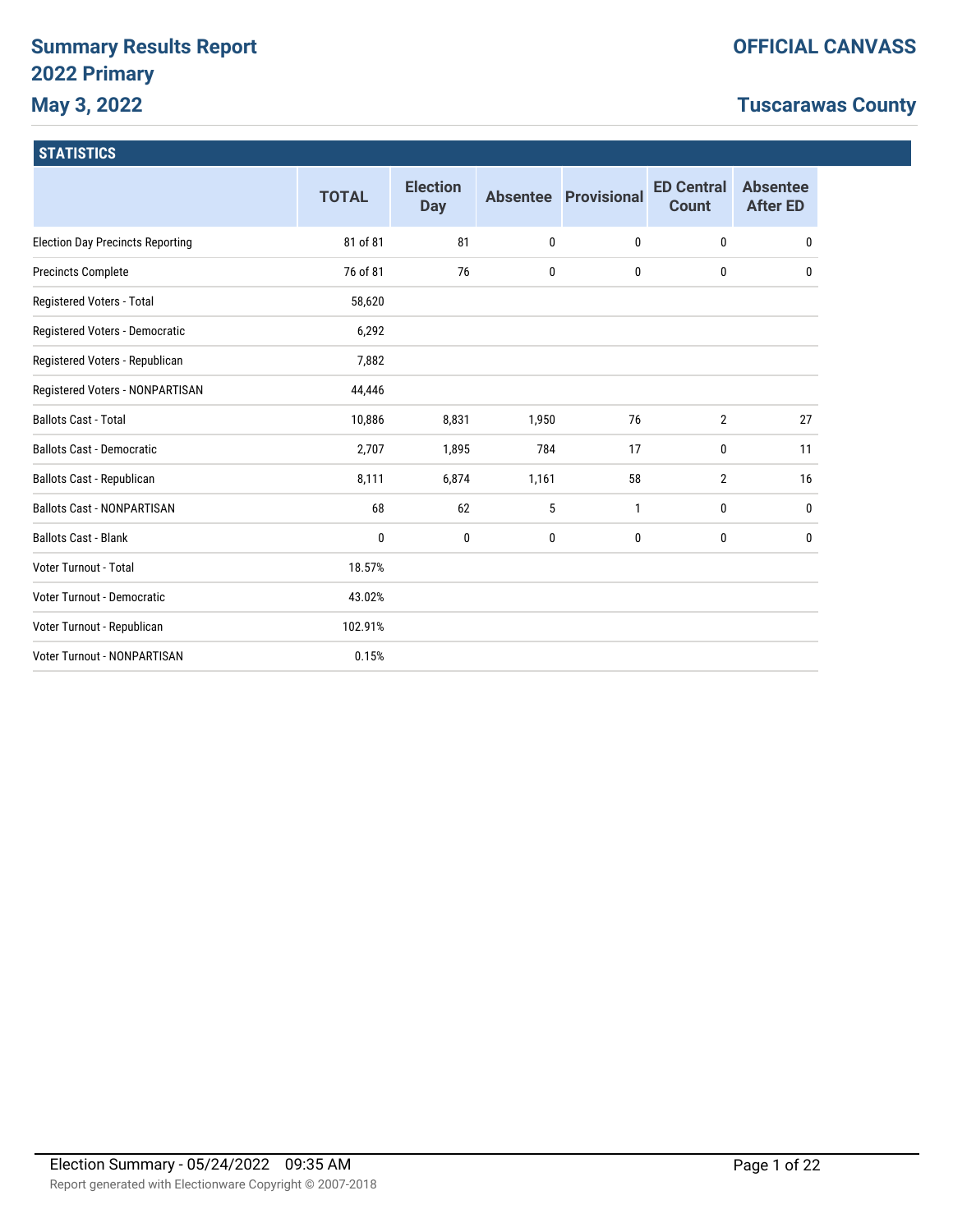**DEM Governor & Lieutenant Governor**

Vote For 1

|                                   | <b>TOTAL</b> | <b>Election</b><br>Day |     | Absentee Provisional ED Central Absentee<br>Count After ED |   |  |
|-----------------------------------|--------------|------------------------|-----|------------------------------------------------------------|---|--|
| John Cranley and Teresa Fedor     | 849          | 622                    | 215 |                                                            | 0 |  |
| Nan Whaley and Cheryl L. Stephens | 1,681        | 1.144                  | 522 |                                                            |   |  |

## **DEM Attorney General**

Vote For 1

|                     | <b>TOTAL</b> | <b>Election</b><br><b>Day</b> |     | Absentee Provisional ED Central Absentee<br>Count After ED |  |
|---------------------|--------------|-------------------------------|-----|------------------------------------------------------------|--|
| Jeffrey A. Crossman | 2.297        | 1.606                         | 671 |                                                            |  |

## **DEM Auditor of State**

Vote For 1

|                   | <b>TOTAL</b> | <b>Election</b><br>Day |     | Absentee Provisional ED Central Absentee<br>Count After ED |  |
|-------------------|--------------|------------------------|-----|------------------------------------------------------------|--|
| Taylor Sappington | 2,263        | .569                   | 675 |                                                            |  |

### **DEM Secretary of State**

Vote For 1

|               | <b>TOTAL</b> | <b>Election</b><br>Day |     | Absentee Provisional ED Central Absentee<br>Count After ED |  |
|---------------|--------------|------------------------|-----|------------------------------------------------------------|--|
| Chelsea Clark | 2,296        | .600                   | 677 |                                                            |  |

# **DEM Treasurer of State**

Vote For 1

|                        | <b>TOTAL</b> | <b>Election</b><br>Day |     | Absentee Provisional ED Central Absentee<br>Count After ED |    |  |
|------------------------|--------------|------------------------|-----|------------------------------------------------------------|----|--|
| <b>Scott Schertzer</b> | 2,258        | .568                   | 671 |                                                            | n. |  |

# **DEM Chief Justice of the Supreme Court FTC 1/1/23**

|                  | <b>TOTAL</b> | <b>Election</b><br>Day |     | Absentee Provisional ED Central Absentee |   |
|------------------|--------------|------------------------|-----|------------------------------------------|---|
| Jennifer Brunner | 2,328        | .625                   | 683 |                                          | Õ |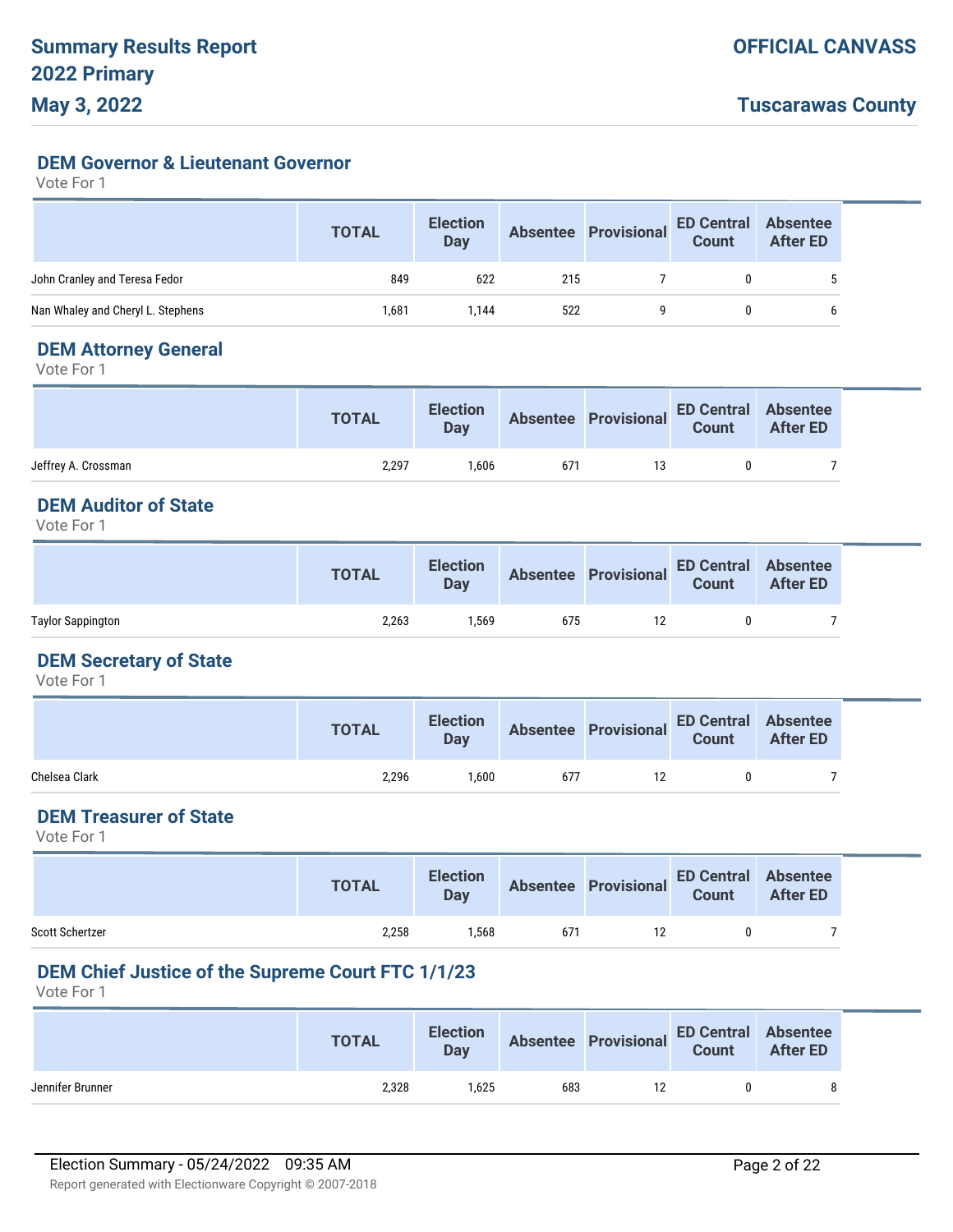#### **DEM Justice of the Supreme Court FTC 1/1/23**

Vote For 1

|               | <b>TOTAL</b> | <b>Election</b><br>Day |     | Absentee Provisional ED Central Absentee<br>Count After ED |  |
|---------------|--------------|------------------------|-----|------------------------------------------------------------|--|
| Terri Jamison | 2.181        | .505                   | 655 | 13                                                         |  |

# **DEM Justice of the Supreme Court FTC 1/2/23**

Vote For 1

|               | <b>TOTAL</b> | <b>Election</b><br>Day |     | Absentee Provisional ED Central Absentee<br>Count After ED | After ED |
|---------------|--------------|------------------------|-----|------------------------------------------------------------|----------|
| Marilyn Zayas | 2.190        | .522                   | 647 | 13                                                         |          |

# **DEM U.S. Senator**

Vote For 1

|                  | <b>TOTAL</b> | <b>Election</b><br><b>Day</b> |     | Absentee Provisional | ED Central<br>Count | <b>Absentee</b><br><b>After ED</b> |
|------------------|--------------|-------------------------------|-----|----------------------|---------------------|------------------------------------|
| Morgan Harper    | 325          | 214                           | 103 | 5                    | $\mathbf{0}$        | 3                                  |
| Traci TJ Johnson | 281          | 209                           | 70  | $\mathbf{0}$         | 0                   | ົ                                  |
| Tim Ryan         | 2,010        | 1,404                         | 589 | 11                   | 0                   | b                                  |

### **DEM Representative to Congress 6th District US Congress 6th District**

Vote For 1

|                  | <b>TOTAL</b> | <b>Election</b><br><b>Day</b> |     | <b>Absentee Provisional</b> | <b>ED Central</b><br><b>Count</b> | <b>Absentee</b><br><b>After ED</b> |
|------------------|--------------|-------------------------------|-----|-----------------------------|-----------------------------------|------------------------------------|
| Martin Alexander | 288          | 223                           | 64  |                             | 0                                 |                                    |
| Eric S. Jones    | 454          | 313                           | 138 | 2                           | 0                                 |                                    |
| Louis G. Lyras   | 314          | 234                           | 75  | 2                           | 0                                 |                                    |
| Shawna Roberts   | 816          | 511                           | 298 | 5                           | 0                                 |                                    |

### **DEM Representative to Congress12th District US Congress 12th District**

|                  | <b>TOTAL</b> | <b>Election</b><br><b>Day</b> |    | Absentee Provisional ED Central Absentee<br>Count After ED |  |
|------------------|--------------|-------------------------------|----|------------------------------------------------------------|--|
| Michael Fletcher | 237          | 185                           | 49 |                                                            |  |
| Amy Rippel-Elton | 256          | 205                           | 47 |                                                            |  |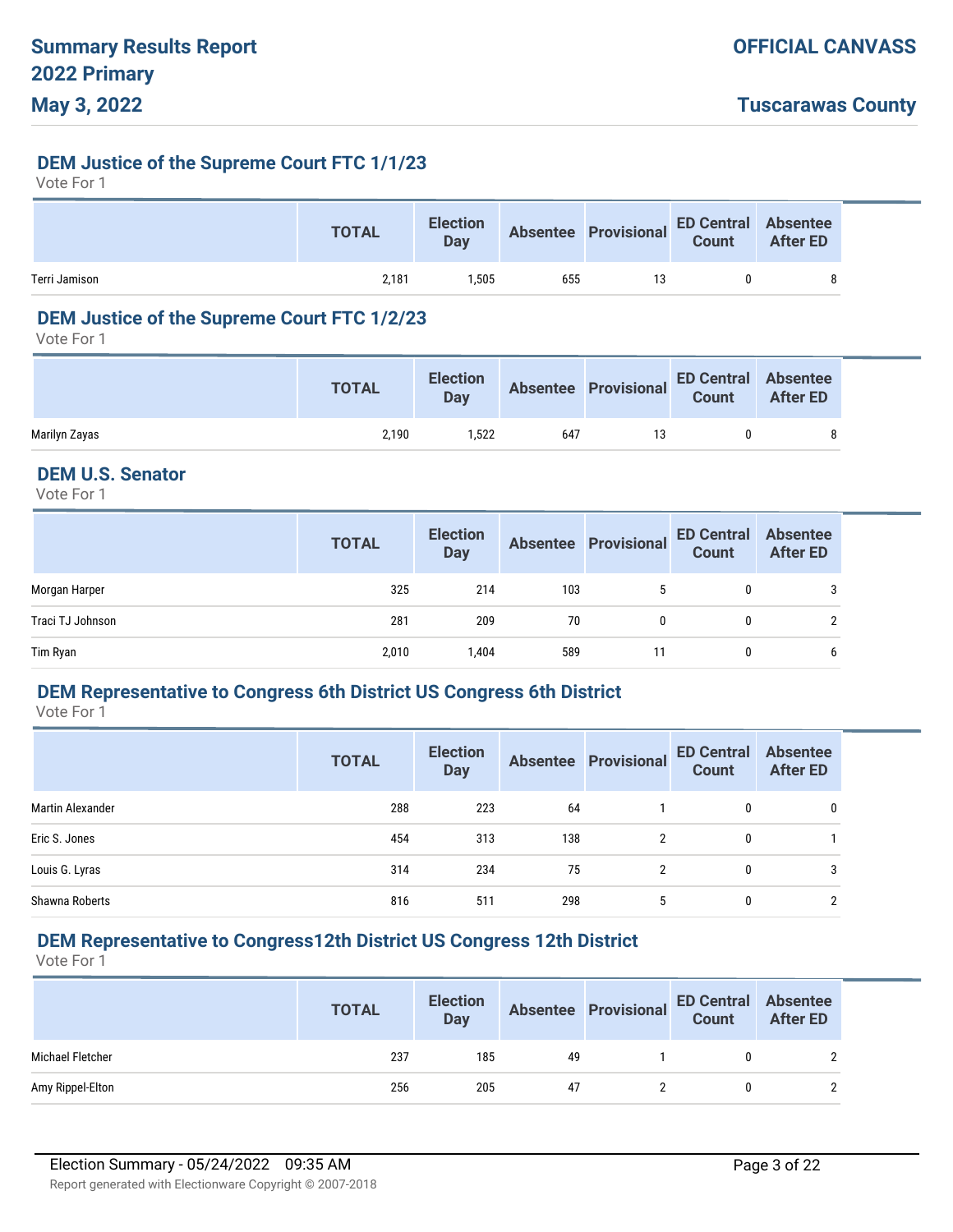# **DEM Judge of Court of Appeals 5th District FTC 2/9/23 5th Court of Appeals**

Vote For 1

|                   | <b>TOTAL</b> | <b>Election</b><br>Day |     |    | Absentee Provisional ED Central Absentee<br>Count After ED |  |
|-------------------|--------------|------------------------|-----|----|------------------------------------------------------------|--|
| Earle E. Wise Jr. | 2,279        | 1.581                  | 674 | 15 |                                                            |  |

# **DEM Judge of Court of Appeals 5th District FTC 2/10/23 5th Court of Appeals**

Vote For 1

|               | <b>TOTAL</b> | <b>Election</b><br><b>Day</b> |     | Absentee Provisional ED Central Absentee |  |  |
|---------------|--------------|-------------------------------|-----|------------------------------------------|--|--|
| David T. Ball | 2,238        | 1.557                         | 659 |                                          |  |  |

#### **DEM For Judge of the Court of Common Pleas (Full Term Commensing 1-1-2023)**

Vote For 1

|                         | <b>TOTAL</b> | <b>Election</b><br>Day | Absentee Provisional ED Central Absentee |  |
|-------------------------|--------------|------------------------|------------------------------------------|--|
| No Valid Petition Filed |              |                        |                                          |  |

### **DEM County Commissioner FTC 1/1/23**

Vote For 1

|              | <b>TOTAL</b> | <b>Election</b><br><b>Day</b> |     | Absentee Provisional ED Central Absentee<br>Count After ED |  |
|--------------|--------------|-------------------------------|-----|------------------------------------------------------------|--|
| Laurie Green | 2.212        | 1.530                         | 662 |                                                            |  |

#### **DEM County Commissoner Unexpired Term**

Vote For 1

|                  | <b>TOTAL</b> | <b>Election</b><br><b>Day</b> |     | Absentee Provisional ED Central Absentee<br>Count After ED |    |
|------------------|--------------|-------------------------------|-----|------------------------------------------------------------|----|
| Sam R. Hitchcock | 2,368        | 1.655                         | 687 | 16                                                         | 10 |

### **DEM County Auditor**

|                | <b>TOTAL</b> | <b>Day</b> |     | Election Absentee Provisional ED Central Absentee<br>Day Count After ED |  |
|----------------|--------------|------------|-----|-------------------------------------------------------------------------|--|
| Larry Lindberg | 2,359        | .644       | 694 |                                                                         |  |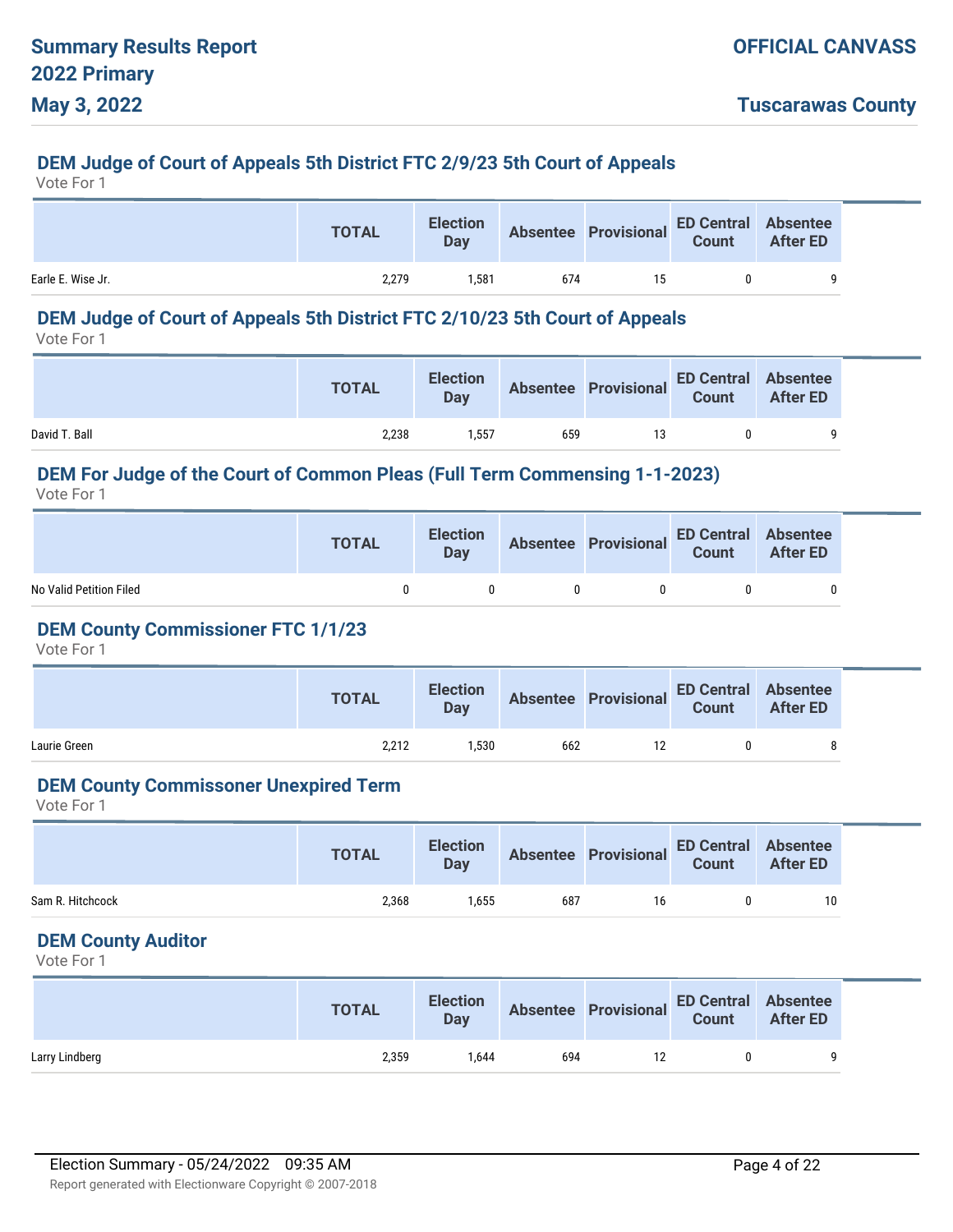#### **DEM Member of County Central Committee 001 Dover 1A**

Vote For 1

|                         | <b>TOTAL</b> | <b>Election</b><br>Day | Absentee Provisional ED Central Absentee<br>Count After ED |  |
|-------------------------|--------------|------------------------|------------------------------------------------------------|--|
| No Valid Petition Filed |              | n                      |                                                            |  |

# **DEM Member of County Central Committee 002 Dover 1B**

Vote For 1

|                   | <b>TOTAL</b> |    |  | Election Absentee Provisional ED Central Absentee<br>Day Bay Basentee Provisional Count After ED |  |
|-------------------|--------------|----|--|--------------------------------------------------------------------------------------------------|--|
| Larry J. Lindberg |              | 28 |  |                                                                                                  |  |

#### **DEM Member of County Central Committee 003 Dover 1C**

Vote For 1

|               | <b>TOTAL</b> | <b>Election</b><br>Day |    | Absentee Provisional ED Central Absentee |  |
|---------------|--------------|------------------------|----|------------------------------------------|--|
| Bruce P. Rees | 54           | 36                     | 18 |                                          |  |

#### **DEM Member of County Central Committee 004 Dover 2A**

Vote For 1

|                     | <b>TOTAL</b> | <b>Election</b><br><b>Day</b> |    | Absentee Provisional ED Central Absentee |   |
|---------------------|--------------|-------------------------------|----|------------------------------------------|---|
| <b>Brian Hanner</b> | 54           | 39                            | 15 |                                          | 0 |

#### **DEM Member of County Central Committee 005 Dover 2B**

Vote For 1

|                 | <b>TOTAL</b> | <b>Election</b><br><b>Day</b> |    | Absentee Provisional ED Central Absentee<br>Count After ED |  |
|-----------------|--------------|-------------------------------|----|------------------------------------------------------------|--|
| Diana L. OMeara | 55           | 33                            | 21 |                                                            |  |

# **DEM Member of County Central Committee 006 Dover 2C**

|                      | <b>TOTAL</b> |    |    | Election Absentee Provisional ED Central Absentee<br>Day Count After ED |  |
|----------------------|--------------|----|----|-------------------------------------------------------------------------|--|
| Stephanie A. Jenkins | 50           | 35 | 15 |                                                                         |  |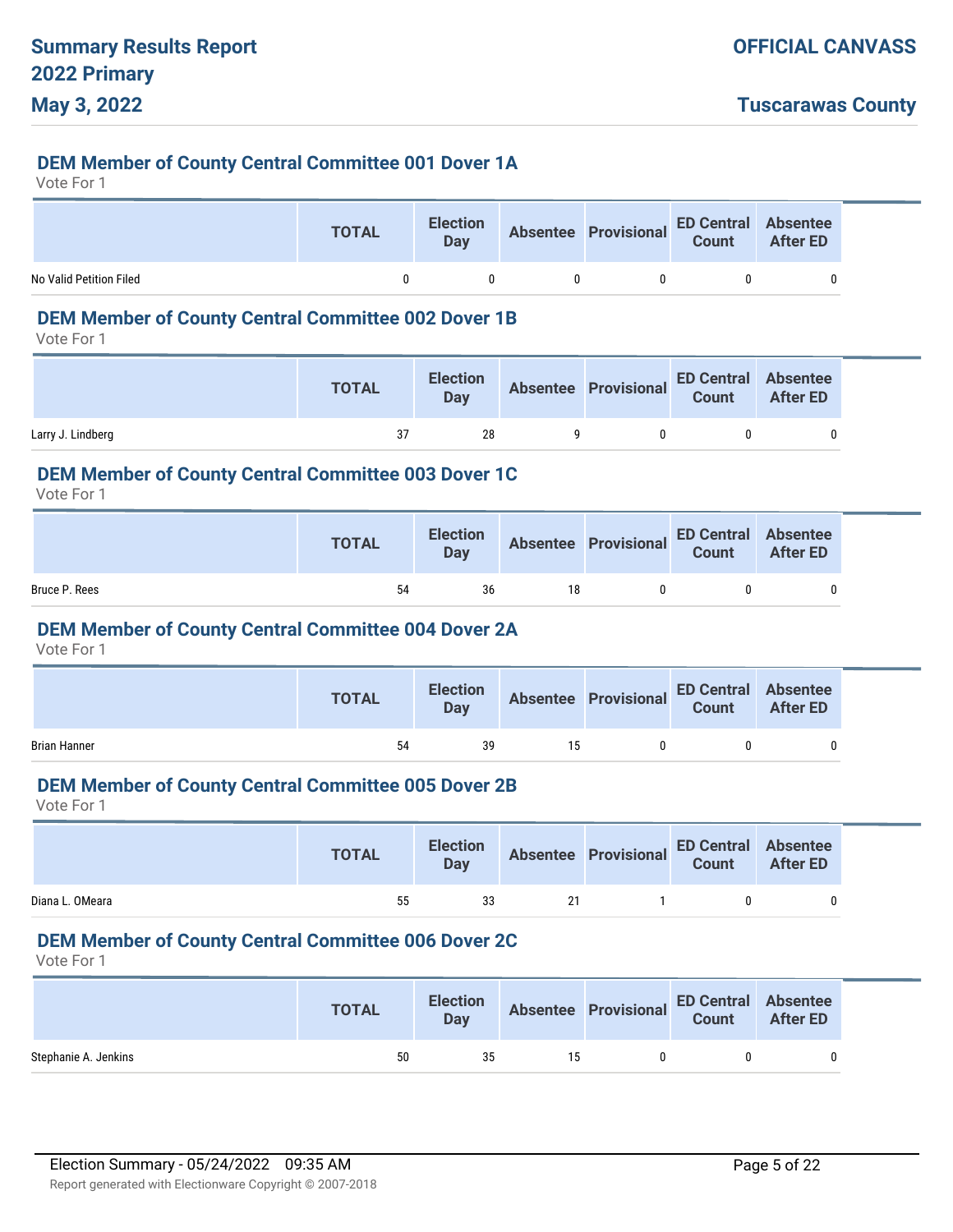#### **DEM Member of County Central Committee 007 Dover 3A**

Vote For 1

|           | <b>TOTAL</b> | <b>Election</b><br>Day |    | Absentee Provisional ED Central Absentee<br>Count After ED |  |
|-----------|--------------|------------------------|----|------------------------------------------------------------|--|
| Ed Dryden | 14           |                        | n. |                                                            |  |

#### **DEM Member of County Central Committee 008 Dover 3B**

Vote For 1

|                  | <b>TOTAL</b> |    |    | Election Absentee Provisional ED Central Absentee<br>Day Bay Basentee Provisional Count After ED |  |
|------------------|--------------|----|----|--------------------------------------------------------------------------------------------------|--|
| Andrew M. Kamban | 19           | 13 | 6. |                                                                                                  |  |

#### **DEM Member of County Central Committee 009 Dover 3C**

Vote For 1

|            | <b>TOTAL</b> | <b>Election</b><br><b>Day</b> |    | Absentee Provisional ED Central Absentee |  |
|------------|--------------|-------------------------------|----|------------------------------------------|--|
| Ellen Lint | 34           | 21                            | 13 |                                          |  |

#### **DEM Member of County Central Committee 010 Dover 4A**

Vote For 1

|                  | <b>TOTAL</b> | <b>Election</b><br><b>Day</b> | Absentee Provisional ED Central Absentee<br>Count After ED |  |
|------------------|--------------|-------------------------------|------------------------------------------------------------|--|
| Orliage C. Byrom | 24           | 13                            |                                                            |  |

# **DEM Member of County Central Committee 011 Dover 4B**

Vote For 1

|                   | <b>TOTAL</b> | <b>Election</b><br><b>Day</b> | Absentee Provisional ED Central Absentee |  |
|-------------------|--------------|-------------------------------|------------------------------------------|--|
| Robert A. Mueller | 24           | 16                            |                                          |  |

# **DEM Member of County Central Committee 012 Dover 4C**

|                | <b>TOTAL</b> | <b>Election</b><br>Day |    | Absentee Provisional ED Central Absentee<br>Count After ED |  |
|----------------|--------------|------------------------|----|------------------------------------------------------------|--|
| Hannah Hartman | 38           |                        | 18 |                                                            |  |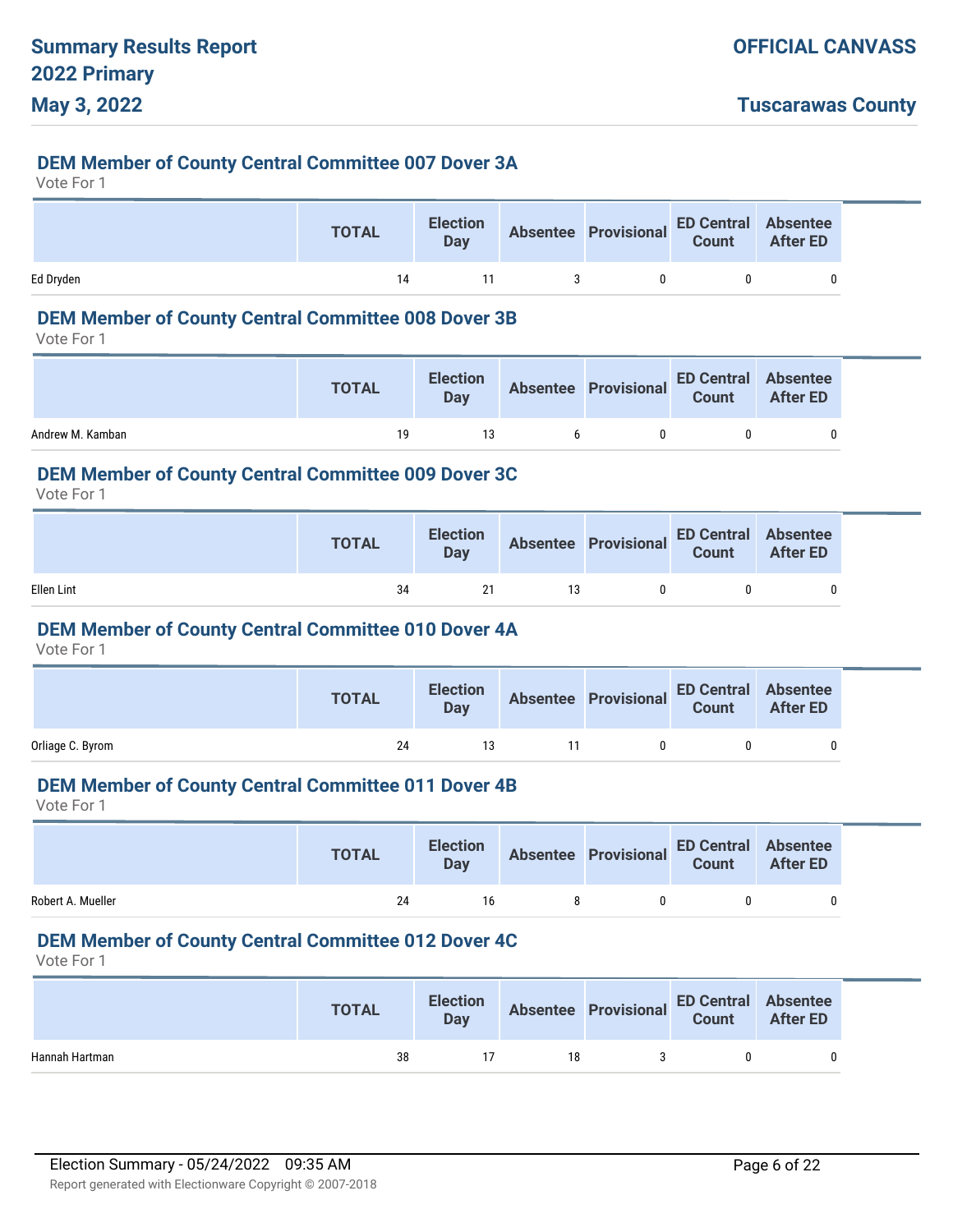#### **DEM Member of County Central Committee 013 New Phila 1A**

Vote For 1

|                         | <b>TOTAL</b> | <b>Election</b><br>Day | Absentee Provisional ED Central Absentee |  |
|-------------------------|--------------|------------------------|------------------------------------------|--|
| No Valid Petition Filed |              |                        |                                          |  |

# **DEM Member of County Central Committee 014 New Phila 1B**

Vote For 1

|                         | <b>TOTAL</b> | <b>Election</b><br>Day | Absentee Provisional ED Central Absentee<br>Count After ED |   |
|-------------------------|--------------|------------------------|------------------------------------------------------------|---|
| No Valid Petition Filed |              |                        |                                                            | 0 |

#### **DEM Member of County Central Committee 015 New Phila 1C**

Vote For 1

|                  | <b>TOTAL</b> | <b>Election</b><br>Day |    | Absentee Provisional ED Central Absentee |  |
|------------------|--------------|------------------------|----|------------------------------------------|--|
| David E. Johnson | 38           | 16                     | 22 | n.                                       |  |

#### **DEM Member of County Central Committee 016 New Phila 1D**

Vote For 1

|             | <b>TOTAL</b> | <b>Election</b><br><b>Day</b> | Absentee Provisional ED Central Absentee |   |
|-------------|--------------|-------------------------------|------------------------------------------|---|
| Ida Barlock | 23           | 12                            | n.                                       | 0 |

# **DEM Member of County Central Committee 017 New Phila 2A**

Vote For 1

|                         | <b>TOTAL</b> | <b>Election</b><br><b>Day</b> |    | Absentee Provisional ED Central Absentee<br>Count After ED |  |
|-------------------------|--------------|-------------------------------|----|------------------------------------------------------------|--|
| No Valid Petition Filed |              |                               | ົດ | $\mathbf{u}$                                               |  |

#### **DEM Member of County Central Committee 018 New Phila 2B**

|                         | <b>TOTAL</b> |              | Election Absentee Provisional ED Central Absentee<br>Day Count After ED |   |
|-------------------------|--------------|--------------|-------------------------------------------------------------------------|---|
| No Valid Petition Filed |              | $\mathsf{n}$ | $\mathbf{u}$                                                            | 0 |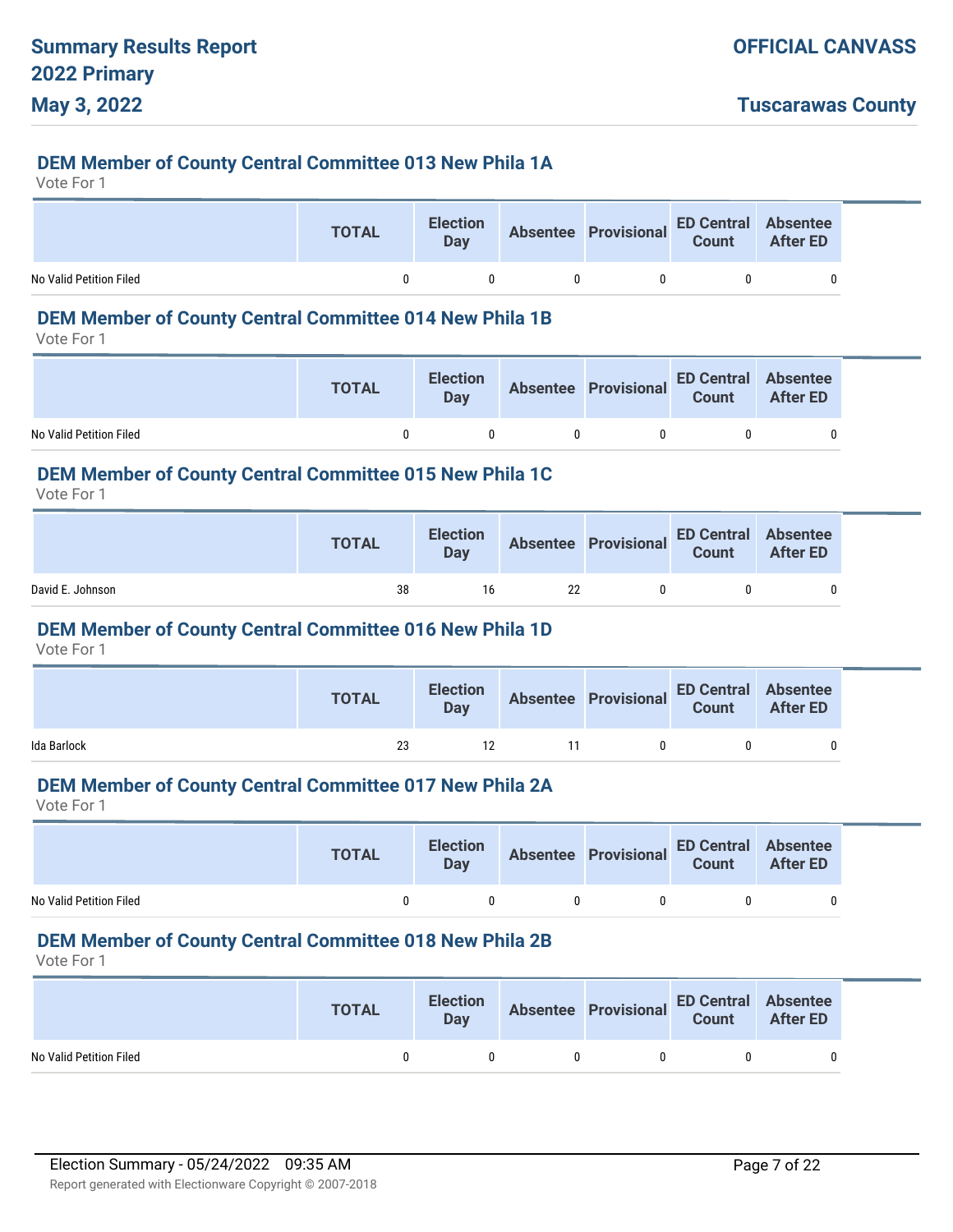## **DEM Member of County Central Committee 019 New Phila 2C**

Vote For 1

|                         | <b>TOTAL</b> | <b>Election</b><br>Day |          | Absentee Provisional ED Central Absentee<br>Count After ED |  |
|-------------------------|--------------|------------------------|----------|------------------------------------------------------------|--|
| No Valid Petition Filed |              |                        | $\Omega$ |                                                            |  |

# **DEM Member of County Central Committee 020 New Phila 2D**

Vote For 1

|                         | <b>TOTAL</b> |              |                | Election Absentee Provisional ED Central Absentee<br>Day Bay |  |
|-------------------------|--------------|--------------|----------------|--------------------------------------------------------------|--|
| No Valid Petition Filed | $\mathbf{u}$ | $\mathsf{n}$ | $\overline{0}$ | $\mathsf{n}$                                                 |  |

#### **DEM Member of County Central Committee 021 New Phila 3A**

Vote For 1

|                      | <b>TOTAL</b> | <b>Election</b><br><b>Day</b> | Absentee Provisional ED Central Absentee<br>Count After ED |  |
|----------------------|--------------|-------------------------------|------------------------------------------------------------|--|
| Patricia A. Fragasse | 27           | 15                            |                                                            |  |

#### **DEM Member of County Central Committee 022 New Phila 3B**

Vote For 1

|                        | <b>TOTAL</b> | <b>Election</b><br>Day |   | Absentee Provisional ED Central Absentee<br>Count After ED |  |
|------------------------|--------------|------------------------|---|------------------------------------------------------------|--|
| <b>Sharon Feemster</b> | 23           | 14                     | Q |                                                            |  |

#### **DEM Member of County Central Committee 023 New Phila 3C**

Vote For 1

|               | <b>TOTAL</b> | <b>Election</b><br><b>Day</b> | Absentee Provisional ED Central Absentee<br>Count After ED |  |
|---------------|--------------|-------------------------------|------------------------------------------------------------|--|
| Daniel Lanzer |              | 14                            | $\mathbf{u}$                                               |  |

#### **DEM Member of County Central Committee 024 New Phila 3D**

|                         | <b>TOTAL</b> | <b>Election</b><br><b>Day</b> |              | Absentee Provisional ED Central Absentee |  |
|-------------------------|--------------|-------------------------------|--------------|------------------------------------------|--|
| No Valid Petition Filed |              |                               | $\mathbf{0}$ | - 0                                      |  |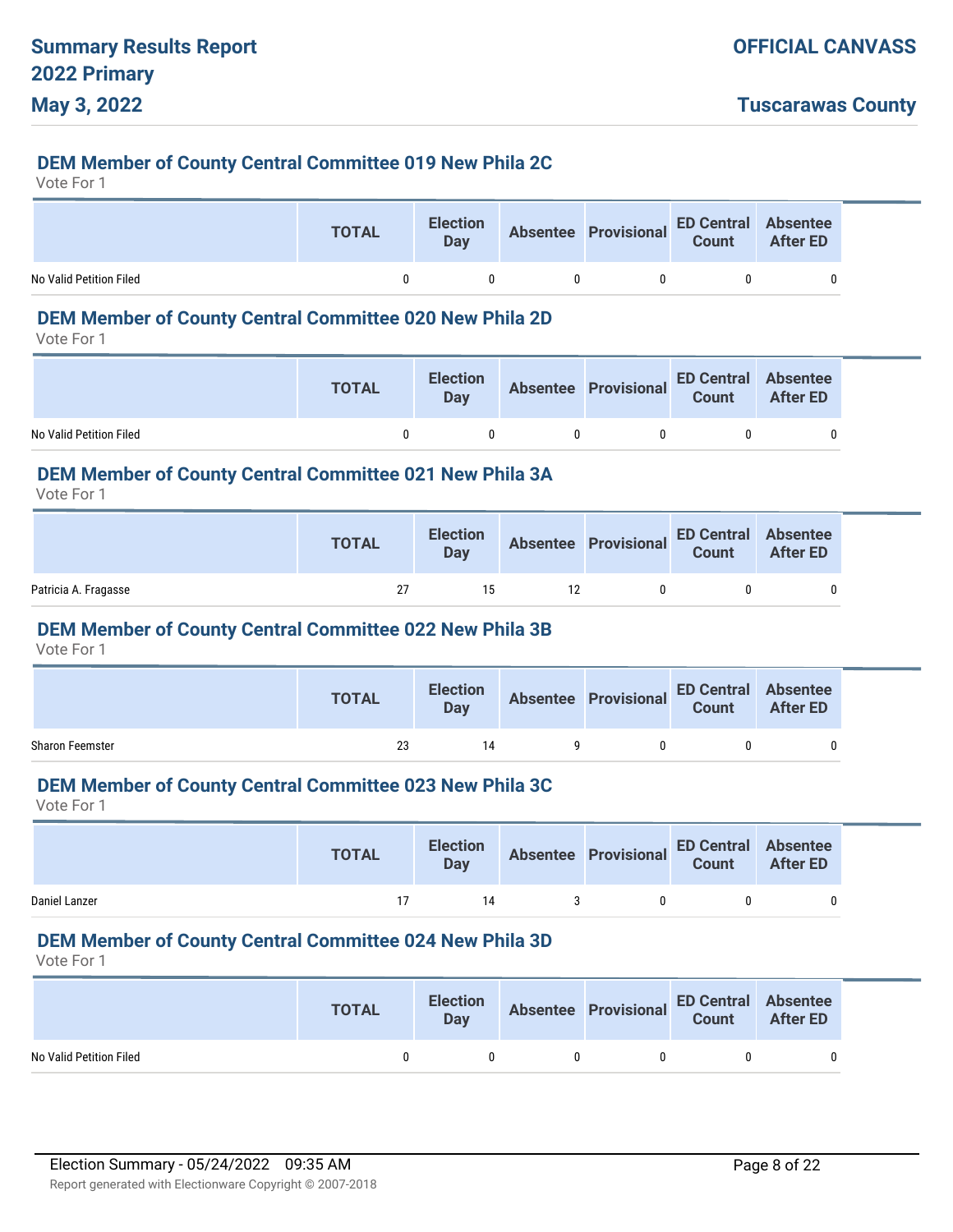#### **DEM Member of County Central Committee 025 New Phila 4A**

Vote For 1

|                      | <b>TOTAL</b> | <b>Election</b><br>Day | Absentee Provisional ED Central Absentee |  |
|----------------------|--------------|------------------------|------------------------------------------|--|
| Louis Robert D'Amico | 40           | 23                     |                                          |  |

#### **DEM Member of County Central Committee 026 New Phila 4B**

Vote For 1

|                 | <b>TOTAL</b> |    |    | Election Absentee Provisional ED Central Absentee<br>Day Bay Basentee Provisional Count After ED |  |
|-----------------|--------------|----|----|--------------------------------------------------------------------------------------------------|--|
| John A. Beitzel | 43           | 26 | 17 | $\mathsf{n}$                                                                                     |  |

#### **DEM Member of County Central Committee 027 New Phila 4C**

Vote For 1

|                    | <b>TOTAL</b> | <b>Election</b><br>Day |    | Absentee Provisional ED Central Absentee |  |
|--------------------|--------------|------------------------|----|------------------------------------------|--|
| Stephanie Staggers | 49           | 31                     | 18 |                                          |  |

#### **DEM Member of County Central Committee 028 New Phila 4D**

Vote For 1

|                   | <b>TOTAL</b> |    |    | Election Absentee Provisional ED Central Absentee<br>Day Reserves Count After ED |  |
|-------------------|--------------|----|----|----------------------------------------------------------------------------------|--|
| Orvis L. Campbell | 34           | 24 | 10 |                                                                                  |  |

#### **DEM Member of County Central Committee 029 Uhrichsville #1**

Vote For 1

|                    | <b>TOTAL</b> |    |   | Election Absentee Provisional ED Central Absentee<br>Day Count After ED |  |
|--------------------|--------------|----|---|-------------------------------------------------------------------------|--|
| Martha J. Campbell | 37           | 28 | Q |                                                                         |  |

#### **DEM Member of County Central Committee 030 Uhrichsville #2**

|                        | <b>TOTAL</b> | <b>Day</b> | Election Absentee Provisional ED Central Absentee<br>Day Count After ED |  |
|------------------------|--------------|------------|-------------------------------------------------------------------------|--|
| <b>Robert Cottrell</b> |              | 14         | $\mathbf{0}$                                                            |  |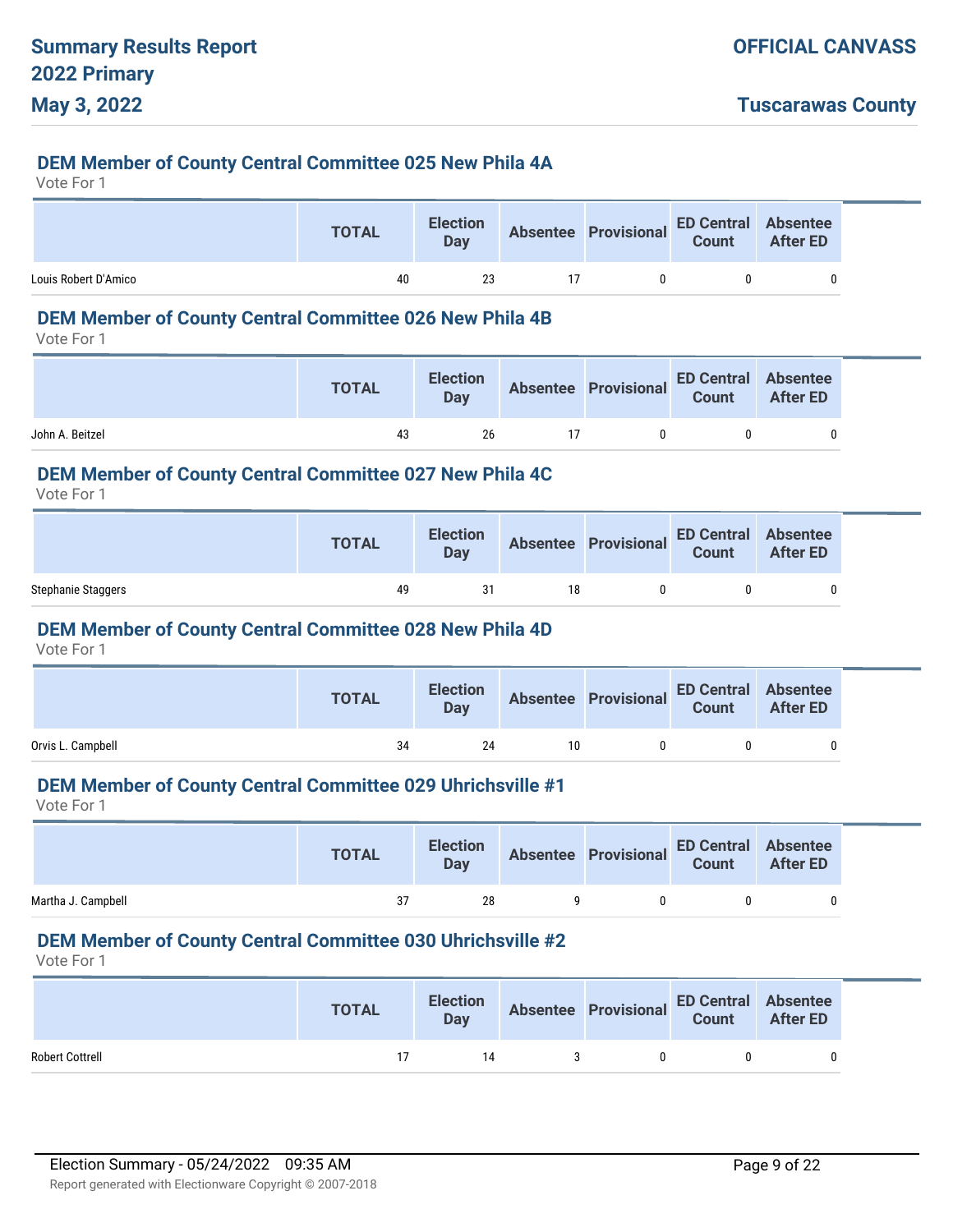### **DEM Member of County Central Committee 031 Uhrichsville #3**

Vote For 1

|                 | <b>TOTAL</b> | <b>Election</b><br>Day |   | Absentee Provisional ED Central Absentee |  |
|-----------------|--------------|------------------------|---|------------------------------------------|--|
| Terry L. Warner | 27           | 18                     | Q | 0                                        |  |

# **DEM Member of County Central Committee 032 Uhrichsville #4**

Vote For 1

|                        | <b>TOTAL</b> |    |  | Election Absentee Provisional ED Central Absentee<br>Day Count After ED |  |
|------------------------|--------------|----|--|-------------------------------------------------------------------------|--|
| Andrea L. Tiktin Fanti | 37           | 32 |  |                                                                         |  |

#### **DEM Member of County Central Committee 033 Auburn Twp**

Vote For 1

|                  | <b>TOTAL</b> | <b>Election</b><br>Day | Absentee Provisional ED Central Absentee<br>Count After ED |  |
|------------------|--------------|------------------------|------------------------------------------------------------|--|
| Glenn E. Youngen | 14           |                        |                                                            |  |

#### **DEM Member of County Central Committee 034 Baltic Village**

Vote For 1

|                         | <b>TOTAL</b> | <b>Election</b><br><b>Day</b> |    | Absentee Provisional ED Central Absentee<br>Count After ED |  |
|-------------------------|--------------|-------------------------------|----|------------------------------------------------------------|--|
| No Valid Petition Filed |              |                               | n. |                                                            |  |

### **DEM Member of County Central Committee 035 Bucks Twp**

Vote For 1

|                         | <b>TOTAL</b> | <b>Election</b><br><b>Day</b> |   | Absentee Provisional ED Central Absentee |  |
|-------------------------|--------------|-------------------------------|---|------------------------------------------|--|
| No Valid Petition Filed |              |                               | 0 | $\mathbf{u}$                             |  |

#### **DEM Member of County Central Committee 036 Gnadenhutten**

|                         | <b>TOTAL</b> | <b>Day</b> |              | Election Absentee Provisional ED Central Absentee<br>Day Count After ED |  |
|-------------------------|--------------|------------|--------------|-------------------------------------------------------------------------|--|
| No Valid Petition Filed |              |            | $\mathbf{0}$ | $\mathbf{0}$                                                            |  |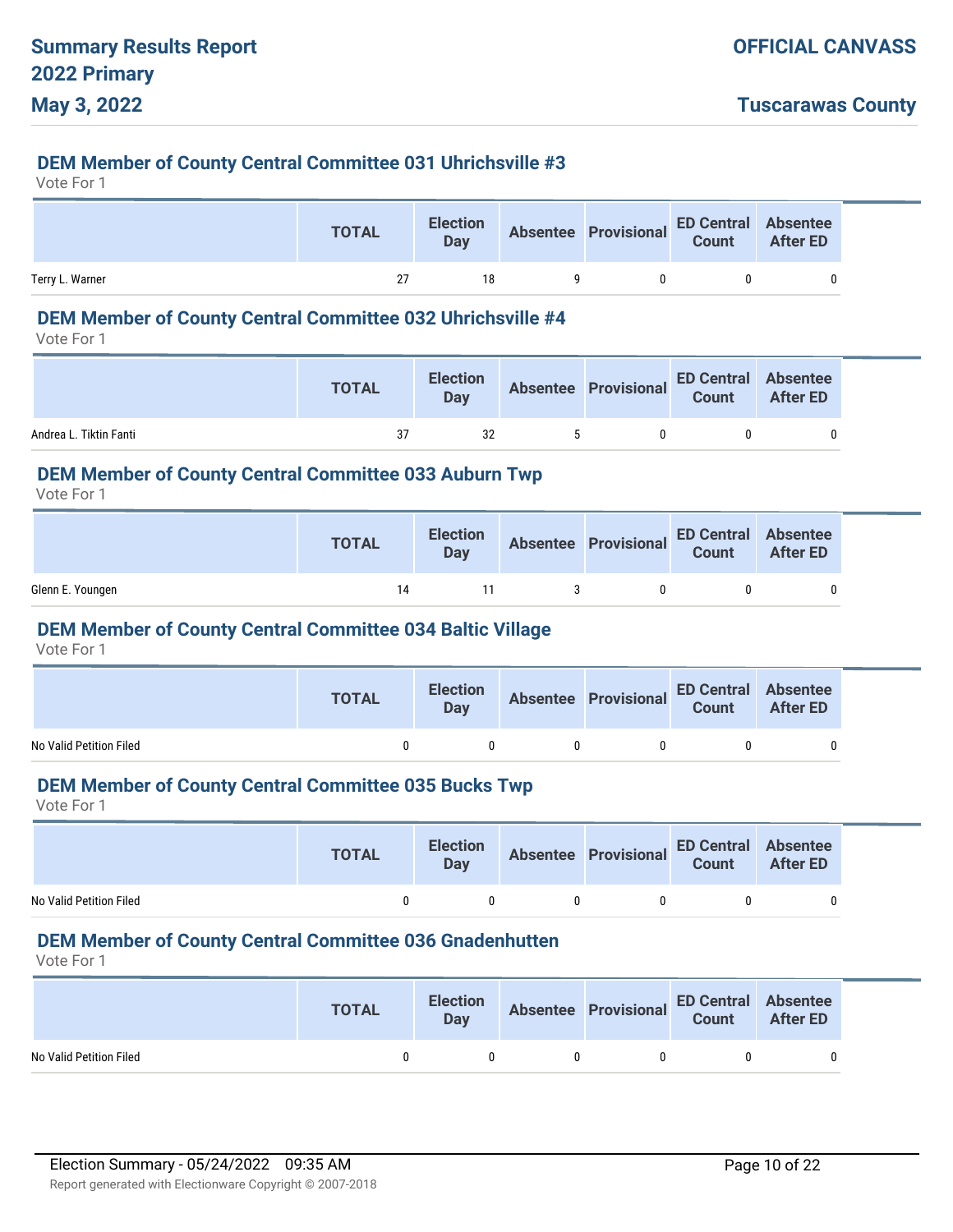#### **DEM Member of County Central Committee 037 Clay Twp**

Vote For 1

|                      | <b>TOTAL</b> | <b>Election</b><br>Day | Absentee Provisional ED Central Absentee<br>Count After ED |  |
|----------------------|--------------|------------------------|------------------------------------------------------------|--|
| Katherine A. Ellwood | 23           | 20                     |                                                            |  |

#### **DEM Member of County Central Committee 038 Dover Twp #1**

Vote For 1

|                         | <b>TOTAL</b> | <b>Election</b><br><b>Day</b> |   | Absentee Provisional ED Central Absentee<br>Count After ED |  |
|-------------------------|--------------|-------------------------------|---|------------------------------------------------------------|--|
| No Valid Petition Filed |              | $\mathsf{n}$                  | n |                                                            |  |

#### **DEM Member of County Central Committee 039 Dover Twp #2**

Vote For 1

|                | <b>TOTAL</b> | <b>Election</b><br>Dav | Absentee Provisional ED Central Absentee |  |
|----------------|--------------|------------------------|------------------------------------------|--|
| Steven Struhar | 36           | 23                     |                                          |  |

#### **DEM Member of County Central Committee 040 Dover Twp #3**

Vote For 1

|                         | <b>TOTAL</b> | <b>Election</b><br><b>Day</b> |              | Absentee Provisional ED Central Absentee<br>Count After ED |  |
|-------------------------|--------------|-------------------------------|--------------|------------------------------------------------------------|--|
| No Valid Petition Filed |              |                               | $\mathsf{n}$ |                                                            |  |

# **DEM Member of County Central Committee 041 Dover Twp #4/Parral**

Vote For 1

|               | <b>TOTAL</b> | <b>Election</b><br><b>Day</b> |    |              | Absentee Provisional ED Central Absentee<br>Count After ED |   |
|---------------|--------------|-------------------------------|----|--------------|------------------------------------------------------------|---|
| Michele Erwin | 21           |                               | 12 | $\mathsf{n}$ |                                                            | 0 |

#### **DEM Member of County Central Committee 042 Fairfield Twp**

|                  | <b>TOTAL</b> |    |    | Election Absentee Provisional ED Central Absentee<br>Day Count After ED |  |
|------------------|--------------|----|----|-------------------------------------------------------------------------|--|
| Michael H. Brown | 41           | 21 | 20 |                                                                         |  |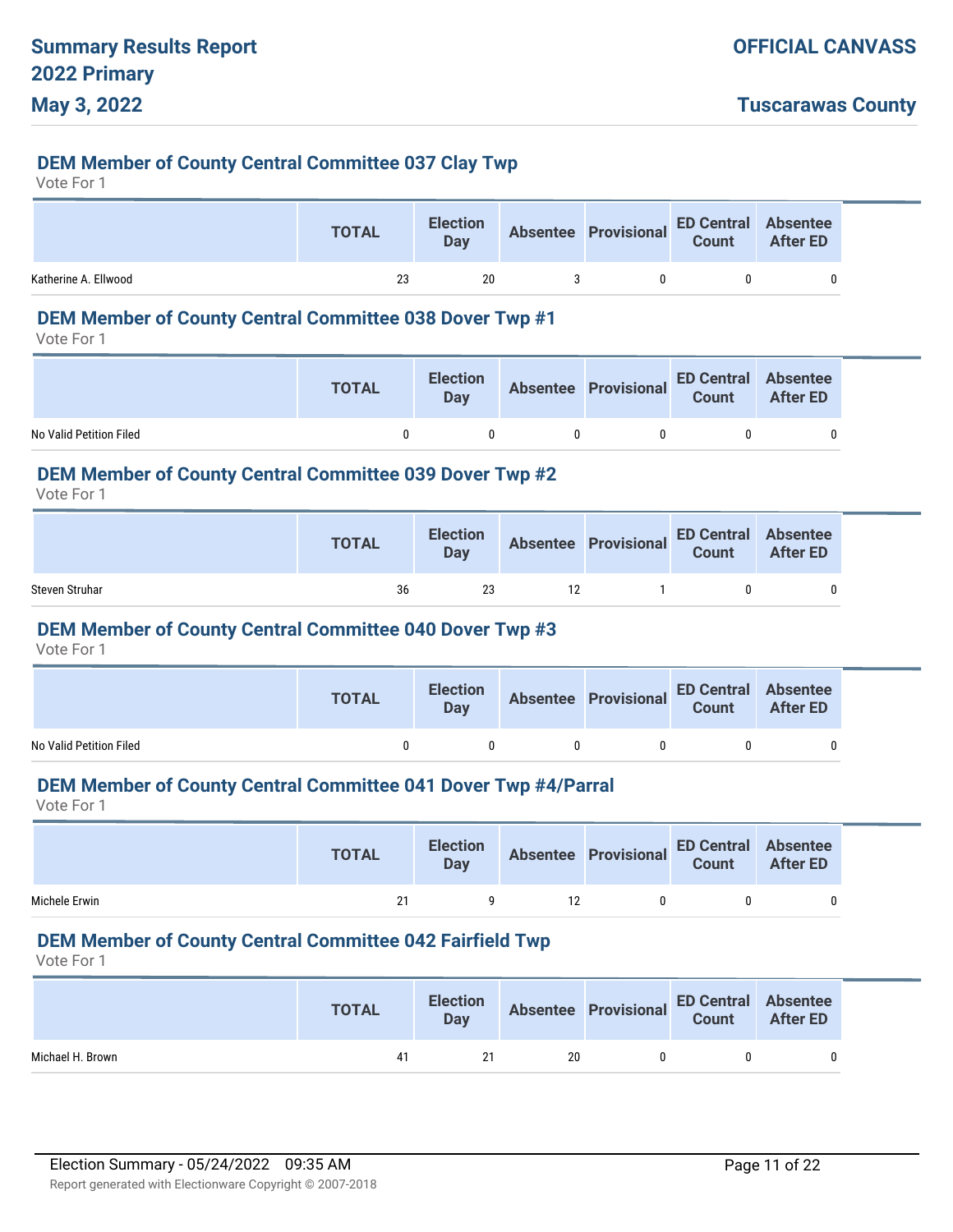**Tuscarawas County**

## **DEM Member of County Central Committee 043 Strasburg Village #1**

Vote For 1

|                         | <b>TOTAL</b> | <b>Election</b><br>Day | Absentee Provisional ED Central Absentee |  |
|-------------------------|--------------|------------------------|------------------------------------------|--|
| No Valid Petition Filed |              |                        | -0                                       |  |

#### **DEM Member of County Central Committee 044 Strasburg Village #2**

Vote For 1

|                         | <b>TOTAL</b> | <b>Election</b><br>Day |              | Absentee Provisional ED Central Absentee<br>Count After ED |  |
|-------------------------|--------------|------------------------|--------------|------------------------------------------------------------|--|
| No Valid Petition Filed |              |                        | $\mathsf{D}$ |                                                            |  |

### **DEM Member of County Central Committee 045 Franklin Twp**

Vote For 1

|                         | <b>TOTAL</b> | <b>Election</b><br><b>Day</b> | Absentee Provisional ED Central Absentee<br>Count After ED |  |
|-------------------------|--------------|-------------------------------|------------------------------------------------------------|--|
| No Valid Petition Filed |              |                               |                                                            |  |

#### **DEM Member of County Central Committee 046 Midvale Village**

Vote For 1

|                         | <b>TOTAL</b> | <b>Election</b><br><b>Day</b> | Absentee Provisional ED Central Absentee |  |
|-------------------------|--------------|-------------------------------|------------------------------------------|--|
| No Valid Petition Filed |              |                               |                                          |  |

#### **DEM Member of County Central Committee 047 Goshen Twp #1/Roswell**

Vote For 1

|                | <b>TOTAL</b> |    |    | Election Absentee Provisional ED Central Absentee<br>Day Count After ED |   |
|----------------|--------------|----|----|-------------------------------------------------------------------------|---|
| Joanne Limbach | 38           | 25 | 13 |                                                                         | 0 |

#### **DEM Member of County Central Committee 048 Goshen Twp #2**

|             | <b>TOTAL</b> |    |    | Election Absentee Provisional ED Central Absentee<br>Day Count After ED |  |
|-------------|--------------|----|----|-------------------------------------------------------------------------|--|
| Joe Bachman | 35           | 20 | 15 |                                                                         |  |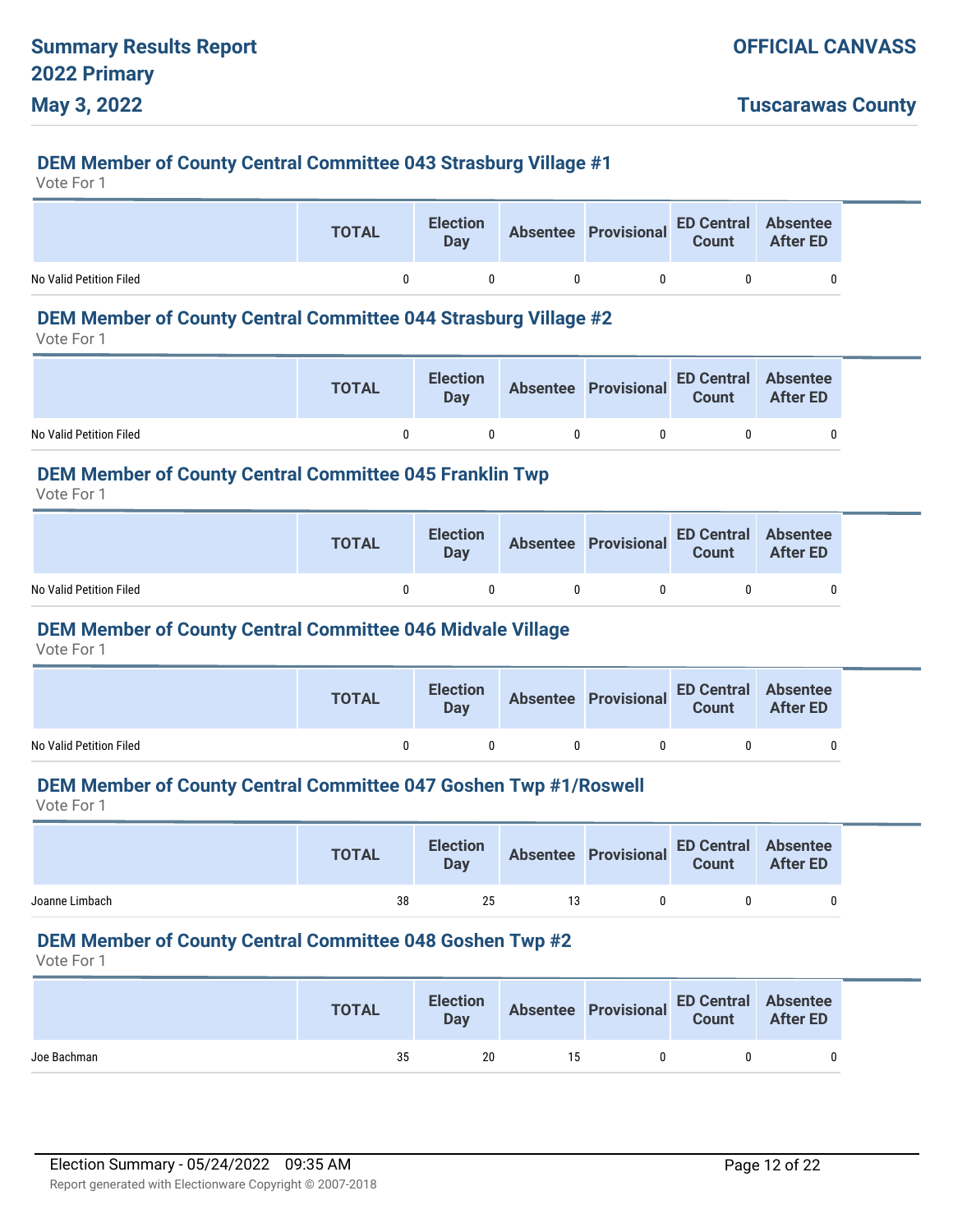#### **DEM Member of County Central Committee 049 Goshen Twp #3/Barnhill**

Vote For 1

|                         | <b>TOTAL</b> | <b>Election</b><br>Day |                   | Absentee Provisional ED Central Absentee |  |
|-------------------------|--------------|------------------------|-------------------|------------------------------------------|--|
| No Valid Petition Filed |              |                        | $^{\prime\prime}$ |                                          |  |

# **DEM Member of County Central Committee 050 Goshen Twp #4**

Vote For 1

|                   | <b>TOTAL</b> | <b>Election</b><br><b>Day</b> |    | Absentee Provisional ED Central Absentee<br>Count After ED |  |
|-------------------|--------------|-------------------------------|----|------------------------------------------------------------|--|
| Genaro R. DeMonte |              | $\Omega$                      | -8 |                                                            |  |

#### **DEM Member of County Central Committee 051 Stonecreek/Jefferson Twp**

Vote For 1

|                   | <b>TOTAL</b> | <b>Election</b><br>Day | Absentee Provisional ED Central Absentee |  |
|-------------------|--------------|------------------------|------------------------------------------|--|
| Douglas McGlumphy | 28           | 24                     | n.                                       |  |

#### **DEM Member of County Central Committee 052 Bolivar Village**

Vote For 1

|                         | <b>TOTAL</b> | <b>Election</b><br><b>Day</b> | Absentee Provisional ED Central Absentee<br>Count After ED |   |
|-------------------------|--------------|-------------------------------|------------------------------------------------------------|---|
| No Valid Petition Filed |              |                               |                                                            | 0 |

# **DEM Member of County Central Committee 053 Lawrence Twp #1/Zoar**

Vote For 1

|             | <b>TOTAL</b> | <b>Election</b><br><b>Day</b> |      |              | Absentee Provisional ED Central Absentee |  |
|-------------|--------------|-------------------------------|------|--------------|------------------------------------------|--|
| David Irwin | 27           | 16                            | - 11 | $\mathsf{n}$ |                                          |  |

#### **DEM Member of County Central Committee 054 Lawrence Twp #2**

|                         | <b>TOTAL</b> |              | Election Absentee Provisional ED Central Absentee<br>Day Count After ED |  |
|-------------------------|--------------|--------------|-------------------------------------------------------------------------|--|
| No Valid Petition Filed |              | $\mathsf{U}$ | $\Omega$                                                                |  |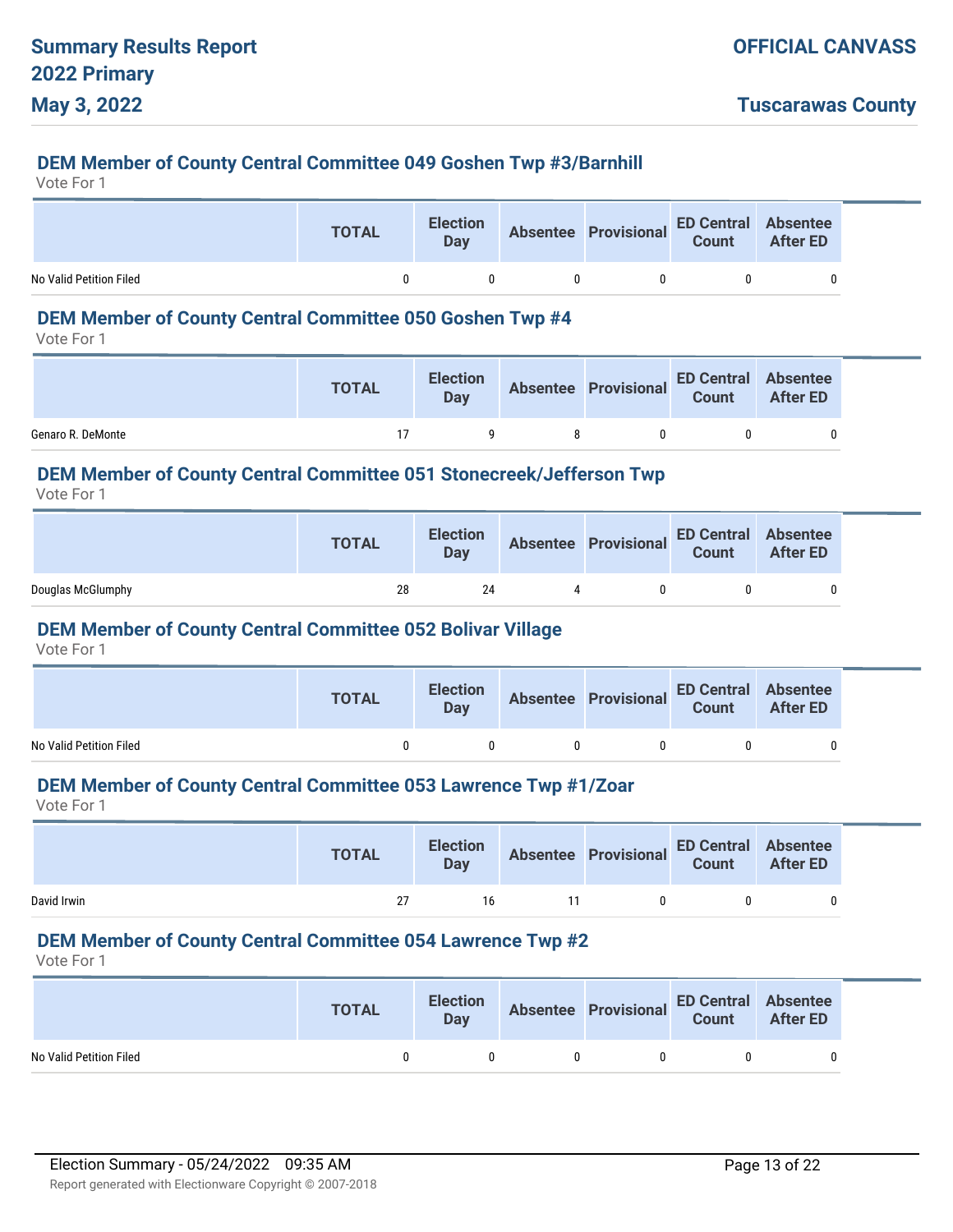#### **DEM Member of County Central Committee 055 Lawrence Twp #3**

Vote For 1

|                         | <b>TOTAL</b> | <b>Election</b><br>Day | Absentee Provisional ED Central Absentee<br>Count After ED |  |
|-------------------------|--------------|------------------------|------------------------------------------------------------|--|
| No Valid Petition Filed | n            |                        | 0                                                          |  |

# **DEM Member of County Central Committee 056 Lawrence Twp #4**

Vote For 1

|                     | <b>TOTAL</b> | <b>Election</b><br>Day | Absentee Provisional ED Central Absentee<br>Count After ED |  |
|---------------------|--------------|------------------------|------------------------------------------------------------|--|
| Franklin JS Bachman | 37           | 30                     |                                                            |  |

#### **DEM Member of County Central Committee 057 Dennison Village 1**

Vote For 1

|                         | <b>TOTAL</b> | <b>Election</b><br>Dav | Absentee Provisional ED Central Absentee<br>Count After ED |             |  |
|-------------------------|--------------|------------------------|------------------------------------------------------------|-------------|--|
| No Valid Petition Filed |              |                        |                                                            | $^{\prime}$ |  |

#### **DEM Member of County Central Committee 058 Dennison Village 2**

Vote For 1

|                         | <b>TOTAL</b> | <b>Election</b><br><b>Day</b> | Absentee Provisional ED Central Absentee<br>Count After ED |   |
|-------------------------|--------------|-------------------------------|------------------------------------------------------------|---|
| No Valid Petition Filed |              |                               |                                                            | 0 |

#### **DEM Member of County Central Committee 059 Mill Twp**

Vote For 1

|                         | <b>TOTAL</b> | <b>Election</b><br>Day |              | Absentee Provisional ED Central Absentee<br>Count After ED |  |
|-------------------------|--------------|------------------------|--------------|------------------------------------------------------------|--|
| No Valid Petition Filed |              |                        | $\mathbf{u}$ | $\mathbf{u}$                                               |  |

#### **DEM Member of County Central Committee 060 Newcomerstown #1**

|                         | <b>TOTAL</b> | <b>Election</b><br>Day |            | Absentee Provisional ED Central Absentee |  |
|-------------------------|--------------|------------------------|------------|------------------------------------------|--|
| No Valid Petition Filed |              | n                      | $^{\circ}$ |                                          |  |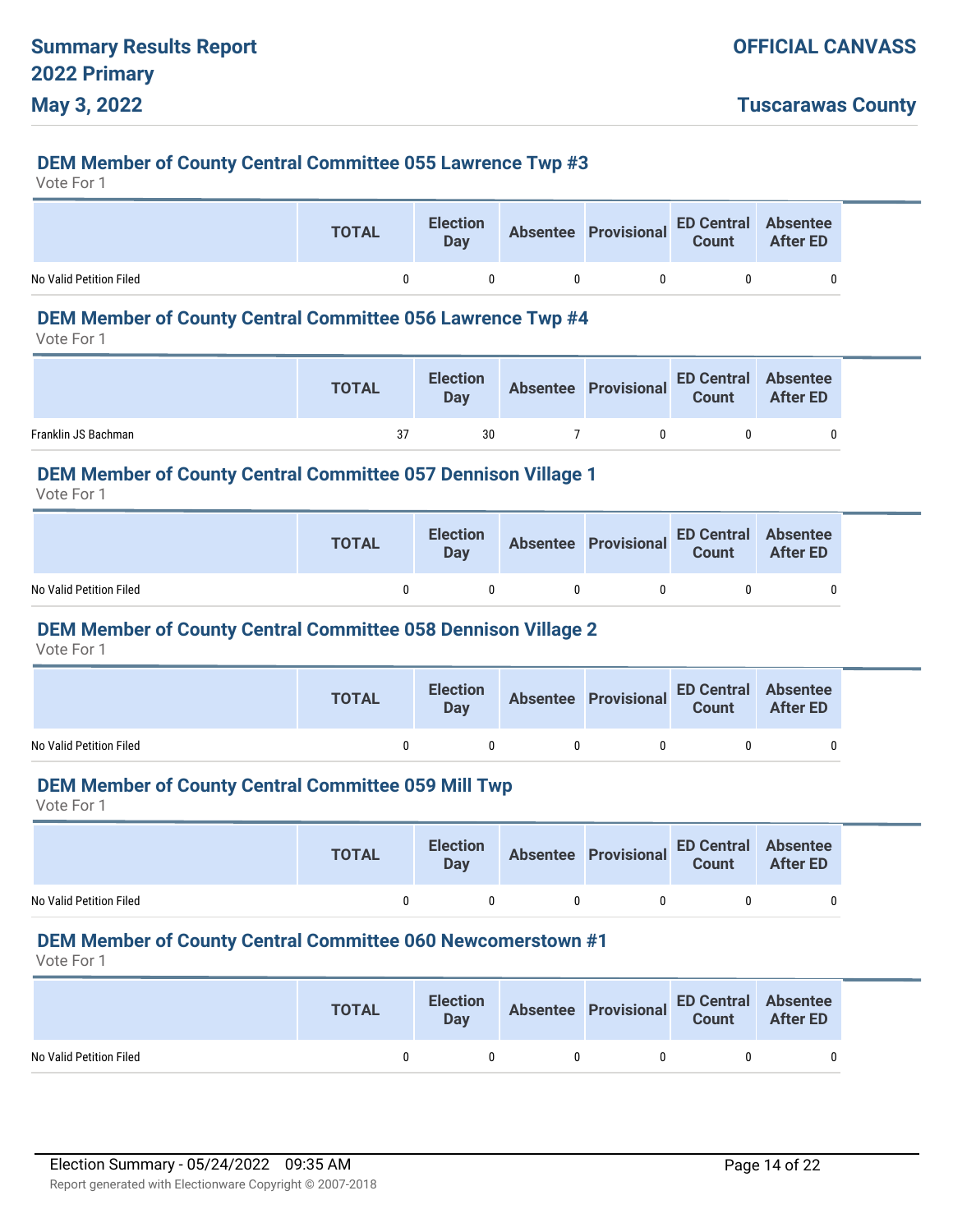**Tuscarawas County**

#### **DEM Member of County Central Committee 061 Newcomerstown #2**

Vote For 1

|                         | <b>TOTAL</b> | <b>Election</b><br>Day | Absentee Provisional ED Central Absentee<br>Count After ED |  |
|-------------------------|--------------|------------------------|------------------------------------------------------------|--|
| No Valid Petition Filed |              | 0                      |                                                            |  |

# **DEM Member of County Central Committee 062 Newcomerstown #3**

Vote For 1

|                         | <b>TOTAL</b> | <b>Election</b><br>Day |              | Absentee Provisional ED Central Absentee<br>Count After ED |  |
|-------------------------|--------------|------------------------|--------------|------------------------------------------------------------|--|
| No Valid Petition Filed | n            | $\mathsf{n}$           | $\mathsf{n}$ | n                                                          |  |

#### **DEM Member of County Central Committee 063 Oxford Twp**

Vote For 1

|                         | <b>TOTAL</b> | <b>Election</b><br>Day | Absentee Provisional ED Central Absentee<br>Count After ED |  |
|-------------------------|--------------|------------------------|------------------------------------------------------------|--|
| No Valid Petition Filed |              | $\mathbf{U}$           |                                                            |  |

#### **DEM Member of County Central Committee 064 Perry Twp**

Vote For 1

|                         | <b>TOTAL</b> | <b>Election</b><br>Day | Absentee Provisional ED Central Absentee<br>Count After ED |   |
|-------------------------|--------------|------------------------|------------------------------------------------------------|---|
| No Valid Petition Filed |              |                        |                                                            | 0 |

#### **DEM Member of County Central Committee 065 Rush Twp**

Vote For 1

|                         | <b>TOTAL</b> | <b>Election</b><br>Day |              | Absentee Provisional ED Central Absentee<br>Count After ED |  |
|-------------------------|--------------|------------------------|--------------|------------------------------------------------------------|--|
| No Valid Petition Filed |              |                        | $\mathbf{u}$ | $\mathbf{u}$                                               |  |

#### **DEM Member of County Central Committee 066 Port Washington Village**

|                         | <b>TOTAL</b> |              | Election Absentee Provisional ED Central Absentee<br>Day Count After ED |  |
|-------------------------|--------------|--------------|-------------------------------------------------------------------------|--|
| No Valid Petition Filed |              | $\mathsf{U}$ | $\Omega$                                                                |  |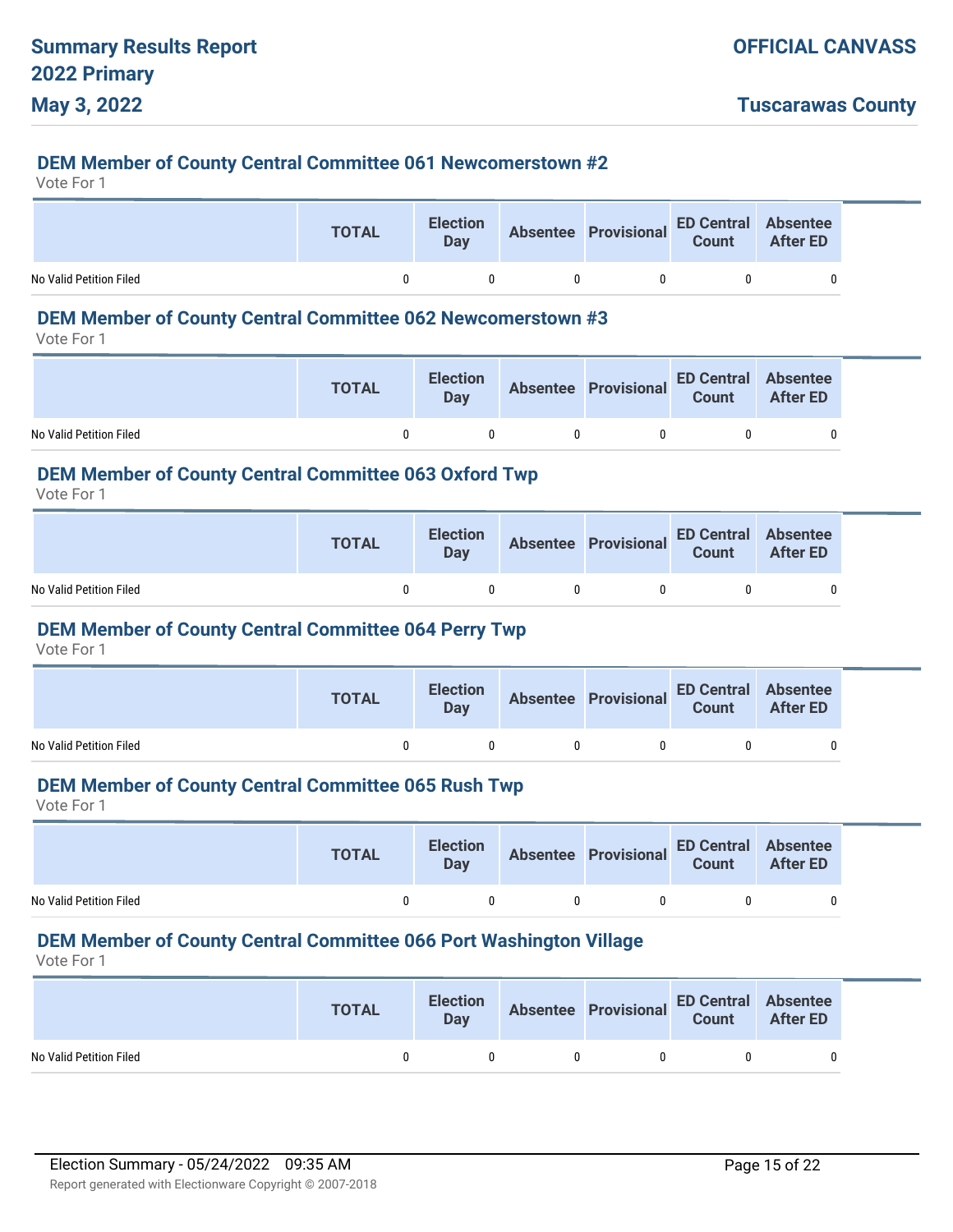#### **DEM Member of County Central Committee 067 Salem Twp**

Vote For 1

|                         | <b>TOTAL</b> | <b>Election</b><br>Day | Absentee Provisional ED Central Absentee |  |
|-------------------------|--------------|------------------------|------------------------------------------|--|
| No Valid Petition Filed | n.           |                        |                                          |  |

# **DEM Member of County Central Committee 068 Mineral City**

Vote For 1

|                 | <b>TOTAL</b> | <b>Election</b><br>Day | Absentee Provisional ED Central Absentee<br>Count After ED |  |
|-----------------|--------------|------------------------|------------------------------------------------------------|--|
| Laurie M. Green | 12           | 10                     |                                                            |  |

#### **DEM Member of County Central Committee 069 Sandy Twp East**

Vote For 1

|                         | <b>TOTAL</b> | <b>Election</b><br>Dav | Absentee Provisional ED Central Absentee<br>Count After ED |  |
|-------------------------|--------------|------------------------|------------------------------------------------------------|--|
| No Valid Petition Filed |              |                        |                                                            |  |

#### **DEM Member of County Central Committee 070 Sandy Twp West**

Vote For 1

|                          | <b>TOTAL</b> | <b>Election</b><br><b>Day</b> | Absentee Provisional ED Central Absentee<br>Count After ED |  |
|--------------------------|--------------|-------------------------------|------------------------------------------------------------|--|
| Marissa R. Lautzenheiser | 30           | 21                            | n                                                          |  |

# **DEM Member of County Central Committee 071 Sugarcreek Village 1**

Vote For 1

|                     | <b>TOTAL</b> |    | Election Absentee Provisional ED Central Absentee<br>Day Count After ED |  |
|---------------------|--------------|----|-------------------------------------------------------------------------|--|
| Jeremiah M. Johnson |              | 15 |                                                                         |  |

# **DEM Member of County Central Committee 072 Sugarcreek Village 2**

|                         | <b>TOTAL</b> |              | Election Absentee Provisional ED Central Absentee<br>Day Count After ED |  |
|-------------------------|--------------|--------------|-------------------------------------------------------------------------|--|
| No Valid Petition Filed |              | $\mathsf{U}$ | $\Omega$                                                                |  |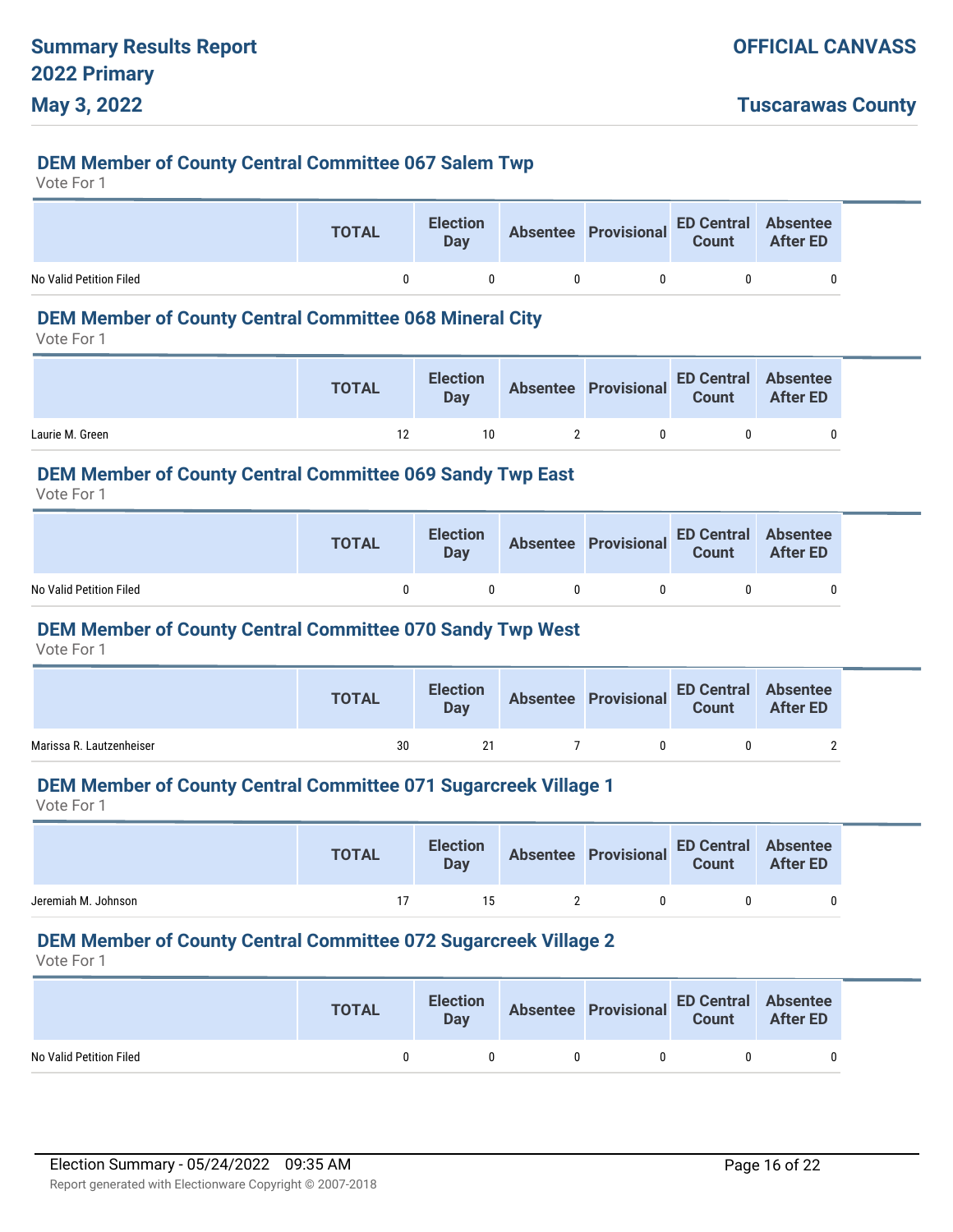#### **DEM Member of County Central Committee 073 Sugarcreek Twp**

Vote For 1

|                         | <b>TOTAL</b> | <b>Election</b><br>Day | Absentee Provisional ED Central Absentee<br>Count After ED |  |
|-------------------------|--------------|------------------------|------------------------------------------------------------|--|
| No Valid Petition Filed |              | 0                      |                                                            |  |

# **DEM Member of County Central Committee 074 Union Twp**

Vote For 1

|                  | <b>TOTAL</b> |    |      | Election Absentee Provisional ED Central Absentee<br>Day Count After ED |  |
|------------------|--------------|----|------|-------------------------------------------------------------------------|--|
| Diana L. Lindsav | 36           | 25 | 10 I |                                                                         |  |

#### **DEM Member of County Central Committee 075 Warren Twp**

Vote For 1

|                         | <b>TOTAL</b> | <b>Election</b><br>Dav |              | Absentee Provisional ED Central Absentee<br>Count After ED |   |  |
|-------------------------|--------------|------------------------|--------------|------------------------------------------------------------|---|--|
| No Valid Petition Filed | n.           |                        | $\mathbf{0}$ |                                                            | 0 |  |

#### **DEM Member of County Central Committee 076 Tuscarawas Village**

Vote For 1

|                 | <b>TOTAL</b> | <b>Election</b><br>Day |      | Absentee Provisional ED Central Absentee<br>Count After ED |  |
|-----------------|--------------|------------------------|------|------------------------------------------------------------|--|
| Chris J. Shamel | 24           | 19                     | $-5$ |                                                            |  |

#### **DEM Member of County Central Committee 077 Warwick Twp East**

Vote For 1

|                         | <b>TOTAL</b> | <b>Election</b><br><b>Day</b> |              | Absentee Provisional ED Central Absentee<br>Count After ED |  |
|-------------------------|--------------|-------------------------------|--------------|------------------------------------------------------------|--|
| No Valid Petition Filed |              |                               | $\mathbf{u}$ |                                                            |  |

#### **DEM Member of County Central Committee 078 Warwick Twp West**

|                    | <b>TOTAL</b> | <b>Election</b><br>Day |   | Absentee Provisional ED Central Absentee<br>Count After ED |  |
|--------------------|--------------|------------------------|---|------------------------------------------------------------|--|
| Steven W. Carlisle | 23           | 19                     | 4 | $\mathbf{u}$                                               |  |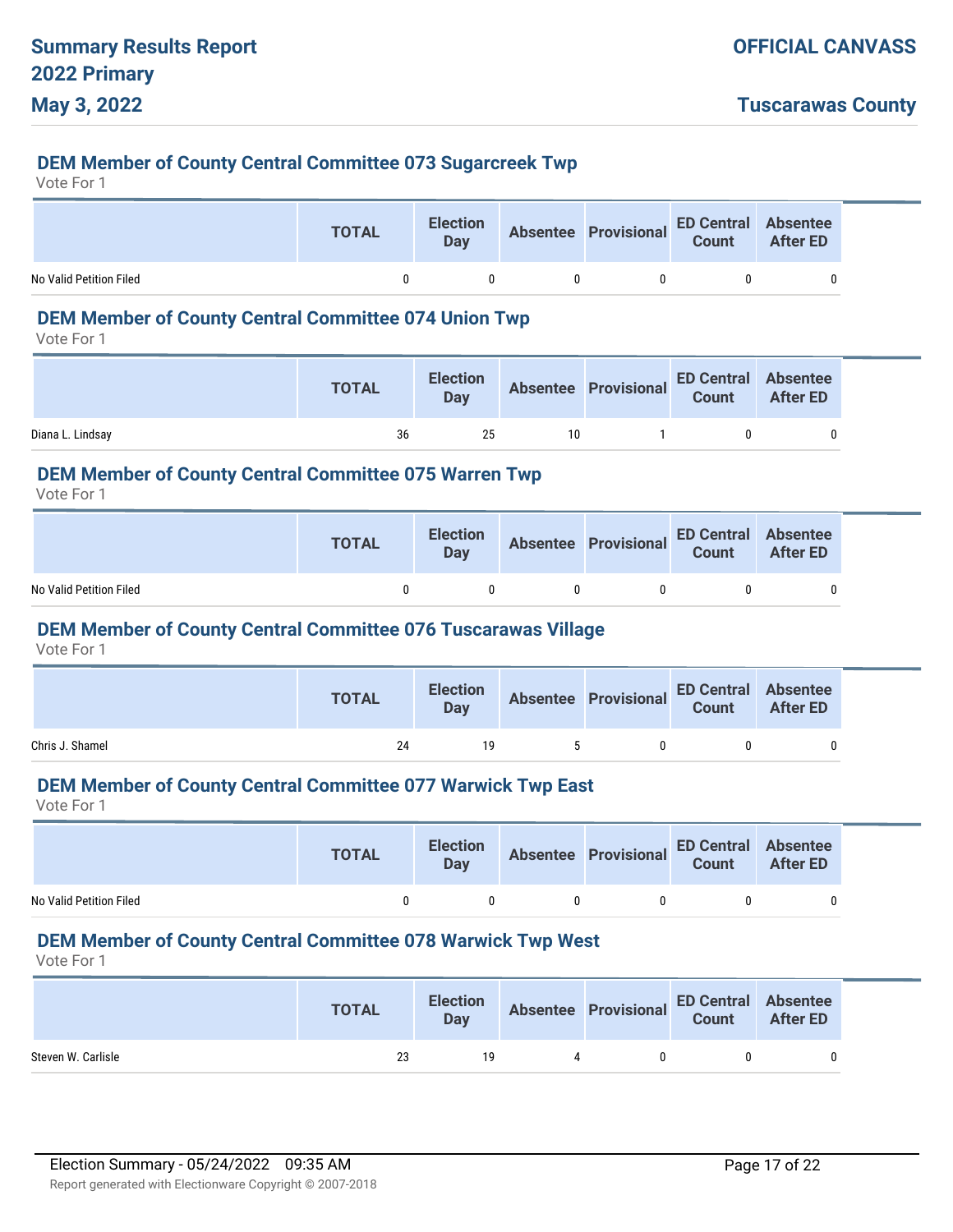# **DEM Member of County Central Committee 079 Washington Twp**

Vote For 1

|                         | <b>TOTAL</b> | <b>Election</b><br>Day | Absentee Provisional ED Central Absentee<br>Count After ED |  |
|-------------------------|--------------|------------------------|------------------------------------------------------------|--|
| No Valid Petition Filed |              | 0                      |                                                            |  |

# **DEM Member of County Central Committee 080 Wayne Twp**

Vote For 1

|                         | <b>TOTAL</b>      | <b>Election</b><br>Day |            |    | Absentee Provisional ED Central Absentee<br>Count After ED |  |
|-------------------------|-------------------|------------------------|------------|----|------------------------------------------------------------|--|
| No Valid Petition Filed | $^{\prime\prime}$ |                        | $^{\circ}$ | -0 |                                                            |  |

# **DEM Member of County Central Committee 081 York Twp**

Vote For 1

|                         | <b>TOTAL</b> | <b>Election</b><br>Day | Absentee Provisional ED Central Absentee<br>Count After ED |  |
|-------------------------|--------------|------------------------|------------------------------------------------------------|--|
| No Valid Petition Filed |              | n                      |                                                            |  |

### **REP Governor & Lieutenant Governor**

Vote For 1

|                                      | <b>TOTAL</b> | <b>Election</b><br><b>Day</b> |     | <b>Absentee Provisional</b> | <b>ED Central</b><br><b>Count</b> | <b>Absentee</b><br><b>After ED</b> |
|--------------------------------------|--------------|-------------------------------|-----|-----------------------------|-----------------------------------|------------------------------------|
| Joe Blystone and Jeremiah W. Workman | 2,877        | 2,603                         | 244 | 27                          | $\mathbf{0}$                      | 3                                  |
| Mike DeWine and Jon Husted           | 2,998        | 2,397                         | 579 | 14                          | 0                                 | 8                                  |
| Ron Hood and Candice Keller          | 131          | 120                           | 11  | $\mathbf{0}$                | 0                                 | 0                                  |
| Jim Renacci and Joe Knopp            | 1,974        | 1,642                         | 313 | 15                          |                                   | 2                                  |

# **REP Attorney General**

|           | <b>TOTAL</b> | <b>Election</b><br>Day |     | Absentee Provisional ED Central Absentee<br>Count After ED |  |  |
|-----------|--------------|------------------------|-----|------------------------------------------------------------|--|--|
| Dave Yost | 6.113        | 5.097                  | 962 | 45                                                         |  |  |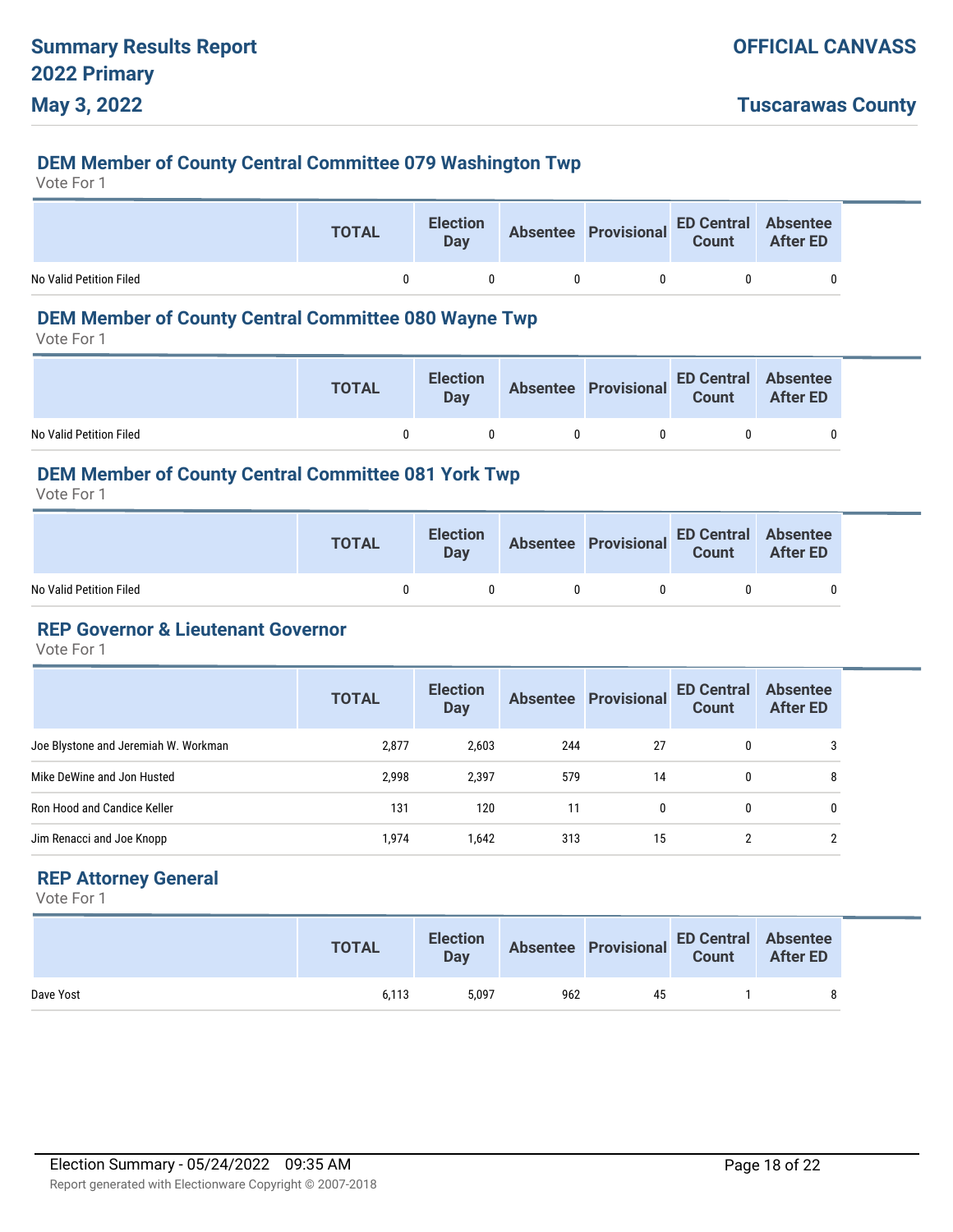# **Tuscarawas County**

#### **REP Auditor of State**

Vote For 1

|             | <b>TOTAL</b> | <b>Election</b><br>Day |     | Absentee Provisional ED Central Absentee |  |
|-------------|--------------|------------------------|-----|------------------------------------------|--|
| Keith Faber | 5,605        | 4.637                  | 916 | 43                                       |  |

# **REP Secretary of State**

Vote For 1

|                     | <b>TOTAL</b> | <b>Election</b><br>Day |     | Absentee Provisional ED Central Absentee<br>Count After ED |  |
|---------------------|--------------|------------------------|-----|------------------------------------------------------------|--|
| <b>Frank LaRose</b> | 4.109        | 3.357                  | 715 | 28                                                         |  |
| John Adams          | 2,842        | 2,470                  | 348 |                                                            |  |

# **REP Treasurer of State**

Vote For 1

|                | <b>TOTAL</b> | <b>Election</b><br>Day |     | Absentee Provisional ED Central Absentee<br>Count After ED |  |
|----------------|--------------|------------------------|-----|------------------------------------------------------------|--|
| Robert Sprague | 5.720        | 4.757                  | 908 | 46                                                         |  |

# **REP Chief Justice of the Supreme Court FTC 1/1/23**

Vote For 1

|                   | <b>TOTAL</b> | <b>Election</b><br>Day |     | Absentee Provisional | <b>ED Central Absentee</b> |  |
|-------------------|--------------|------------------------|-----|----------------------|----------------------------|--|
| Sharon L. Kennedy | 5,885        | 4.892                  | 936 | 48                   |                            |  |

#### **REP Justice of the Supreme Court FTC 1/1/23**

Vote For 1

|             | <b>TOTAL</b> | <b>Election</b><br><b>Day</b> |     | Absentee Provisional ED Central Absentee<br>Count After ED |  |
|-------------|--------------|-------------------------------|-----|------------------------------------------------------------|--|
| Pat Fischer | 5.716        | 4.757                         | 903 | 46                                                         |  |

#### **REP Justice of the Supreme Court FTC 1/2/23**

|            | <b>TOTAL</b> | <b>Election</b><br>Day |     | Absentee Provisional ED Central Absentee<br>Count After ED |  |
|------------|--------------|------------------------|-----|------------------------------------------------------------|--|
| Pat DeWine | 4.932        | 4,056                  | 827 | 40                                                         |  |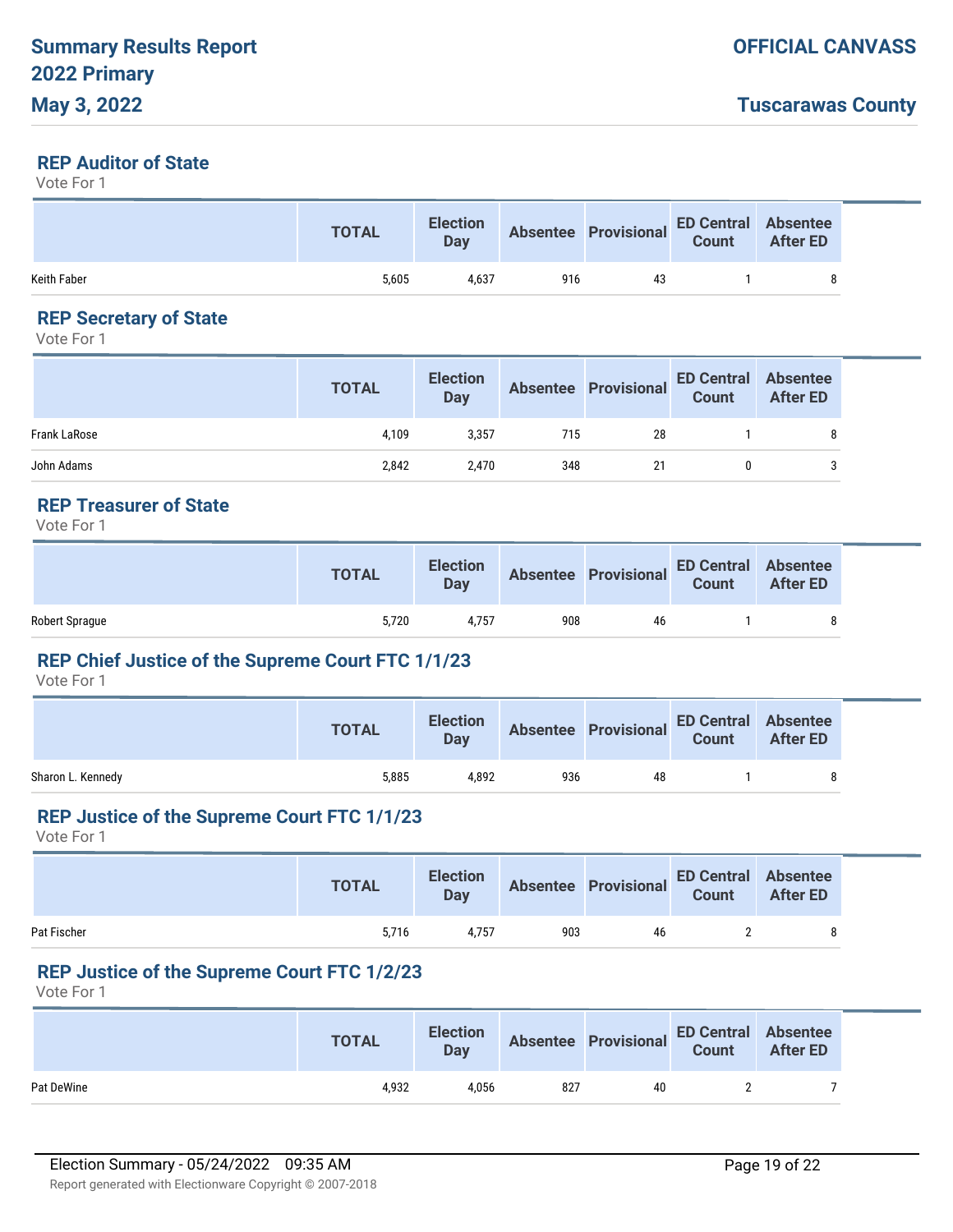#### **REP U.S. Senator**

Vote For 1

|                   | <b>TOTAL</b> | <b>Election</b><br><b>Day</b> |     | <b>Absentee Provisional</b> | <b>ED Central</b><br><b>Count</b> | <b>Absentee</b><br><b>After ED</b> |
|-------------------|--------------|-------------------------------|-----|-----------------------------|-----------------------------------|------------------------------------|
| Matt Dolan        | 1,281        | 1,094                         | 180 | 6                           | $\boldsymbol{0}$                  |                                    |
| Mike Gibbons      | 793          | 601                           | 181 | 8                           | $\boldsymbol{0}$                  | 3                                  |
| Josh Mandel       | 2,217        | 1,921                         | 276 | 17                          | $\boldsymbol{0}$                  | 3                                  |
| <b>Neil Patel</b> | 54           | 45                            | 9   | 0                           | $\boldsymbol{0}$                  | 0                                  |
| Mark Pukita       | 199          | 167                           | 28  | 4                           | $\mathbf 0$                       | 0                                  |
| Jane Timken       | 672          | 478                           | 186 | 4                           | $\mathbf 0$                       | 4                                  |
| JD Vance          | 2,750        | 2,448                         | 277 | 18                          | $\overline{2}$                    | 5                                  |

### **REP Representative to Congress 6th District US Congress 6th District**

Vote For 1

|                        | <b>TOTAL</b> | <b>Election</b><br><b>Day</b> |     | <b>Absentee Provisional</b> | <b>ED Central</b><br><b>Count</b> | <b>Absentee</b><br><b>After ED</b> |
|------------------------|--------------|-------------------------------|-----|-----------------------------|-----------------------------------|------------------------------------|
| John Anderson          | 785          | 660                           | 116 |                             | 0                                 | C                                  |
| Bill Johnson           | 3,245        | 2,655                         | 565 | 19                          |                                   | 5                                  |
| Michael S. Morgenstern | 316          | 269                           | 45  | $\mathfrak{p}$              | 0                                 | 0                                  |
| Gregory M. Zelenitz    | 219          | 187                           | 29  | 3                           | 0                                 | 0                                  |

## **REP Representative to Congress12th District US Congress 12th District**

Vote For 1

|                             | <b>TOTAL</b> | <b>Election</b><br><b>Day</b> |     | <b>Absentee Provisional</b> | <b>ED Central Absentee</b><br>Count | <b>After ED</b> |
|-----------------------------|--------------|-------------------------------|-----|-----------------------------|-------------------------------------|-----------------|
| Troy Balderson              | 1.491        | 1.314                         | 163 |                             |                                     |                 |
| <b>Brandon Michael Lape</b> | 626          | 544                           | 76  |                             |                                     |                 |

### **REP Judge of Court of Appeals 5th District FTC 2/9/23 5th Court of Appeals**

|             | <b>TOTAL</b> | <b>Election</b><br><b>Day</b> |     | Absentee Provisional ED Central Absentee<br>Count After ED |  |
|-------------|--------------|-------------------------------|-----|------------------------------------------------------------|--|
| Jeff Furr   | 2,290        | 1.902                         | 368 | 15                                                         |  |
| Andrew King | 3,572        | 3,039                         | 495 | 30                                                         |  |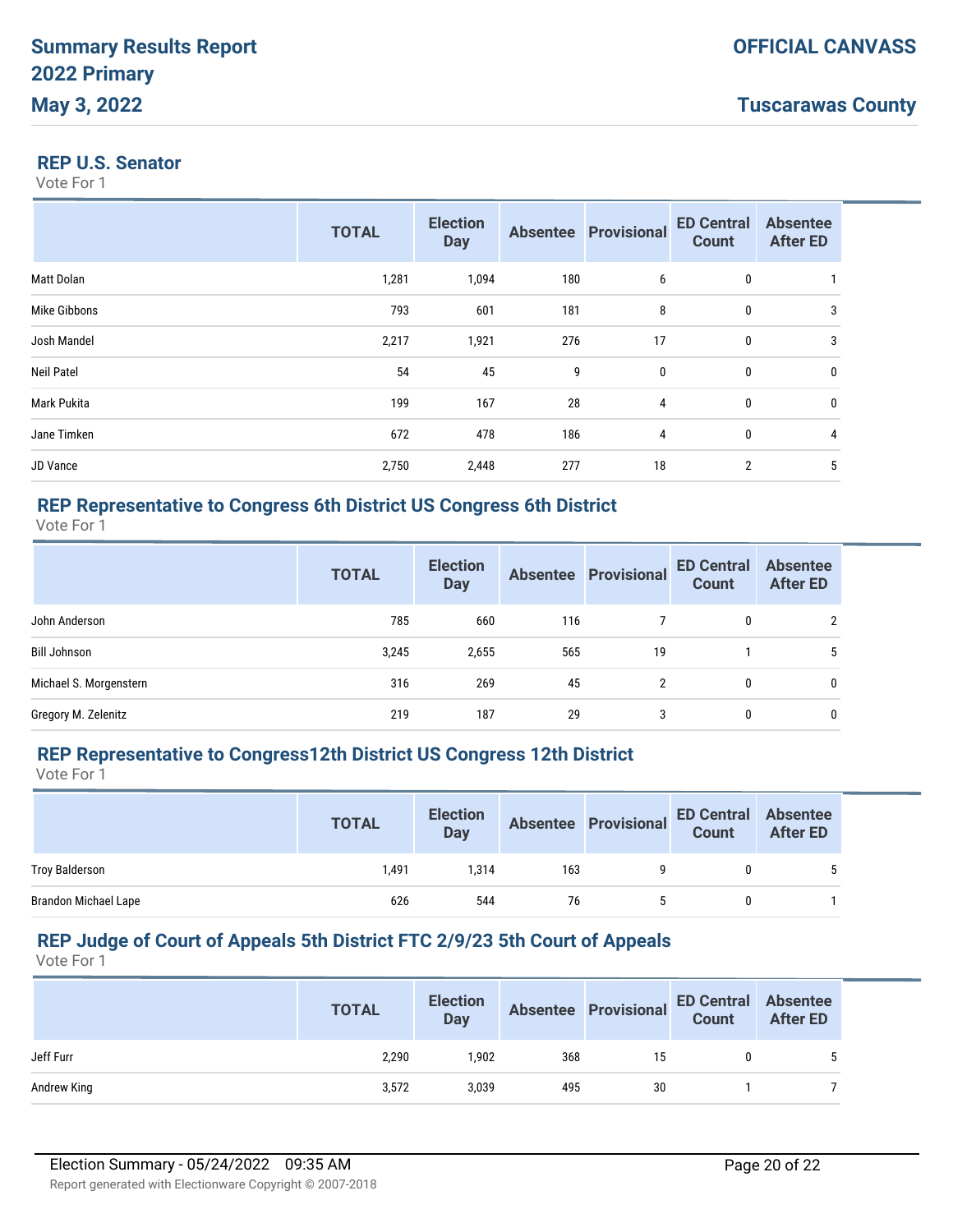### **REP Judge of Court of Appeals 5th District FTC 2/10/23 5th Court of Appeals**

Vote For 1

|               | <b>TOTAL</b> | <b>Election</b><br>Day |     | Absentee Provisional ED Central Absentee |  |
|---------------|--------------|------------------------|-----|------------------------------------------|--|
| Craig Baldwin | 5.390        | 4.466                  | 865 | 47                                       |  |

# **REP For Judge of the Court of Common Pleas (Full Term Commensing 1-1-2023)**

Vote For 1

|                           | <b>TOTAL</b> | <b>Election</b><br><b>Day</b> |     | Absentee Provisional ED Central Absentee<br>Count After ED |  |
|---------------------------|--------------|-------------------------------|-----|------------------------------------------------------------|--|
| Elizabeth Lehigh Thomakos | 6.176        | 5.166                         | 951 | 47                                                         |  |

#### **REP County Commissioner FTC 1/1/23**

Vote For 1

|                  | <b>TOTAL</b> | <b>Election</b><br>Day |     | Absentee Provisional ED Central | <b>Absentee<br/>After ED</b> |
|------------------|--------------|------------------------|-----|---------------------------------|------------------------------|
| Sally J. Storad  | 2,521        | 2,081                  | 420 |                                 |                              |
| Kristin R. Zemis | 4,253        | 3,594                  | 618 | 32                              | 8                            |

# **REP County Commissoner Unexpired Term**

Vote For 1

|                  | <b>TOTAL</b> | <b>Election</b><br>Day |     | Absentee Provisional ED Central Absentee<br>Count After ED |  |
|------------------|--------------|------------------------|-----|------------------------------------------------------------|--|
| <b>Greg Ress</b> | 5.826        | 4.862                  | 903 | 48                                                         |  |

#### **3 Proposed Tax Levy (Renewal)Tuscarawas Valley School District(Tuscarawas And Stark Counties)** Vote For 1

|                      | <b>TOTAL</b> | <b>Election</b><br><b>Day</b> |     | <b>Absentee Provisional</b> | <b>ED Central Absentee</b><br>Count | <b>After ED</b> |
|----------------------|--------------|-------------------------------|-----|-----------------------------|-------------------------------------|-----------------|
| For the Tax Levy     | 832          | 726                           | 102 |                             |                                     |                 |
| Against the Tax Levy | 692          | 577                           | 107 |                             |                                     |                 |